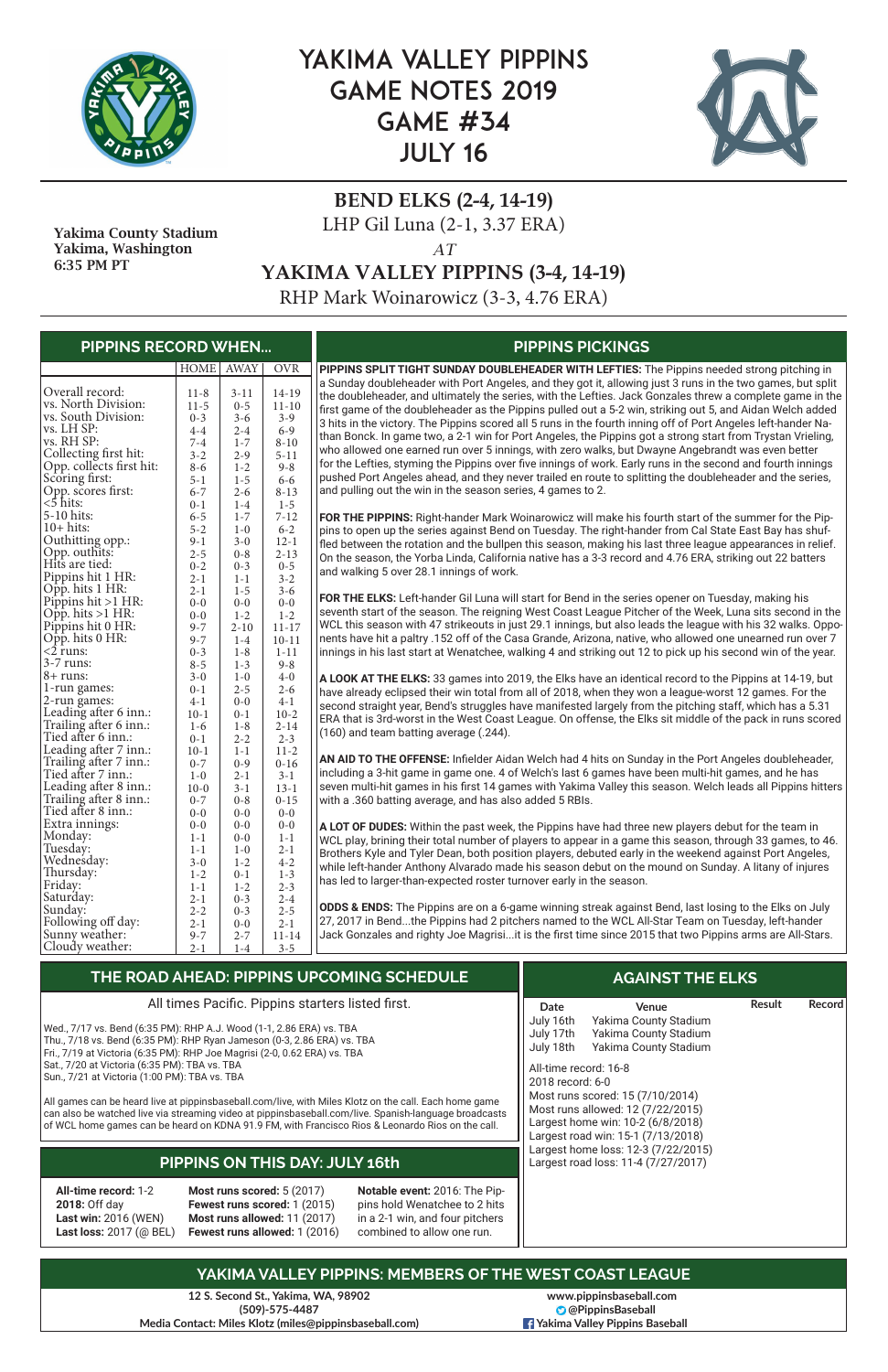# **TONIGHT'S PIPPINS STARTER**

### **RHP Mark Woinarowicz**



Hometown: Yorba Linda, CA

School: Cal State East Bay

Year: Jr.

Height: 6-2

Weight: 185

#### B/T: R/R

#### **2019 Game-by-Game Results**

|      | DATE OPP. IP H R ER BB K HR DEC ERA SERA |                       |                         |             |               |   |                |              |              |      |
|------|------------------------------------------|-----------------------|-------------------------|-------------|---------------|---|----------------|--------------|--------------|------|
| 6/4  | @RFD 2 1 0 0 0                           |                       |                         |             |               |   | $3 \t 0$       | <b>W</b>     | 0.00         | 0.00 |
| 6/6  | @RFD 3.2 3 2 2 0                         |                       |                         |             |               |   |                |              | 4 1 L 4.91   | 3.18 |
| 6/12 | VIC 5 1 0 0 0 2 0                        |                       |                         |             |               |   |                |              | W   0.00     | 1.68 |
| 6/17 | KEL 7 7 3 1 1 2 0                        |                       |                         |             |               |   |                |              | W 1.29       | 1.52 |
| 6/24 | COR                                      |                       |                         |             | 4 8 7 5 0 5 0 |   |                |              | L 11.25 3.32 |      |
| 6/29 | @COR 0.2 8 5 5 1 1 1                     |                       |                         |             |               |   |                | $\mathbf{L}$ | 67.51 5.24   |      |
| 7/3  | BEL 1.2 0                                |                       | $\overline{\mathbf{0}}$ |             | $0\qquad 0$   |   | $2 \quad 0$    |              | ND 0.00      | 4.88 |
| 7/4  | BEL.                                     | $1.1 \quad 1 \quad 1$ |                         | $0 \quad 1$ |               | 1 | $\overline{0}$ | ND.          | 0.00         | 4.62 |
| 7/12 | <b>PA</b>                                | 3                     | $5 \quad 2$             | $2^{\circ}$ | $2^{\circ}$   | 2 | 0              | <b>ND</b>    | 6.00         | 4.77 |

# **NOTES**

# **SINGLE-GAME HIGHS**

### **CAREER STATS**

# **PIPPINS STARTING ROTATION BREAKDOWN**

#### **SP RUN SUPPORT**

### **TOMORROW'S STARTER**

# **RUNS ALLOWED PER INNING 1 2 3 4 5 6 7 8 9 Ex. Tot.** 6 1 2 5 1 2 1 2 0 – 20

Right-hander A.J. Wood will make his third start of the season on Wednesday in game two against Bend. The righty from Central Washington has a 1-1 record and 2.86 ERA in 22 innings of work this season, striking out 19 batters and walking 10. He has made two starts this season, never eclipsing more than 4.1 innings pitched, but never allowing more than 1 run in either outing.

|                               |  |  |                              |  | <b>SEASON SPLITS</b> |  |
|-------------------------------|--|--|------------------------------|--|----------------------|--|
|                               |  |  | W/L ERA G/GS IP R/ER BB K    |  |                      |  |
| Home                          |  |  | 2-1 3.27 6/2 22.0 13/8 4 14  |  |                      |  |
| Road 1-2 9.95 3/1 6.1 7/7 1 8 |  |  |                              |  |                      |  |
|                               |  |  | 3-3 5.24 6/3 22.1 17/13 2 17 |  |                      |  |
| June<br>July                  |  |  | 0-0 3.00 3/0 6.0 3/2 3 5     |  |                      |  |

| YR            | TEAM               |  |  | W/LERAGGS IPH RER HRBBK       |  |  |       |     |
|---------------|--------------------|--|--|-------------------------------|--|--|-------|-----|
| $\vert$ 18    | Cal State East Bav |  |  | 0-3 6.84 20 1 25 34 22 19 2   |  |  | 11 12 |     |
| $\frac{1}{9}$ | Cal State East Bay |  |  | 2-2 2.61 21 0 41.1 46 16 12 1 |  |  | 11 35 |     |
| $19*$         | Pippins            |  |  | 3-3 4.76 9 3 28.1 34 20 15 2  |  |  | 5     | -22 |

| <b>Pitcher</b>          | Last Start            | Dec.      | IP   | н | R | ER | BB | к | HR | <b>NP</b> | Result      | <b>Starts</b> | Team W-L |  |
|-------------------------|-----------------------|-----------|------|---|---|----|----|---|----|-----------|-------------|---------------|----------|--|
| Dylan Barkley           | 6/16 at Bellingham    |           | 4.1  |   |   |    |    |   |    | 81        | $L. 2 - 19$ |               | 2-1      |  |
| Nick Brown              | 7/7 at Portland       |           | 1.2  |   |   |    |    |   |    | 46        | $L.4-11$    |               | $0 - 1$  |  |
| Mark Finkelnburg        | 7/2 vs. Bellingham    | W         |      |   |   |    |    |   |    | 89        | W. 5-0      |               | $3 - 2$  |  |
| Tyler Frazier           | 6/23 vs. Corvallis    | <b>ND</b> | 2.1  |   |   |    |    |   |    | 62        | $L.7-10$    |               | 0-1      |  |
| Darius Garcia           | 6/30 at Corvallis     |           | 2.1  |   | 6 |    |    |   |    | 56        | L. 1-9      |               | $0 - 3$  |  |
| Jack Gonzales           | 7/14 vs. Port Angeles | W         |      |   |   |    |    |   |    | 103       | W. 5-2      |               | 1-0      |  |
| <b>Bo Henderson</b>     | 7/3 vs. Bellingham    | <b>ND</b> |      |   |   |    |    |   |    | 48        | W. 5-3      |               | 1-0      |  |
| Ryan Jameson            | 7/12 vs. Port Angeles |           |      |   |   |    |    |   |    | 95        | L. 1-4      |               | $1 - 3$  |  |
| <b>Cameron Liss</b>     | 6/14 at Bellingham    | <b>ND</b> |      |   |   |    |    |   |    | 58        | L. 6-7      |               | $0 - 1$  |  |
| Joe Magrisi             | 7/13 vs. Port Angeles | W         |      |   |   |    |    |   |    | 99        | W. 7-1      |               | $3 - 2$  |  |
| Tv Pohlmann             | 6/26 at Port Angeles  | <b>ND</b> | 0.2  |   |   |    |    |   |    | 30        | L. 4-5      |               | $0 - 1$  |  |
| <b>Trystan Vrieling</b> | 7/14 vs. Port Angeles |           |      |   |   |    |    |   |    | 74        | L. 1-2      |               | 0-1      |  |
| A.J. Wood               | 7/4 vs. Bellingham    | <b>ND</b> | $3+$ |   |   |    |    |   |    | 57        | W. 13-4     |               | 1-1      |  |
| Mark Woinarowicz        | 6/29 at Corvallis     |           | 0.2  |   |   |    |    |   |    | 33        | L. 1-7      |               | $1 - 2$  |  |
| Scott Youngbrandt       | 6/5 at Ridgefield     | <b>ND</b> | 4    |   | 3 |    |    | 4 |    | 61        | W. 10-3     |               | $1 - 0$  |  |

| 2019 Summer                |     | <b>Statistic</b> |   | <b>College Career</b>           |  |  |
|----------------------------|-----|------------------|---|---------------------------------|--|--|
| $6/17$ vs. Kelowna 7.0     |     | IP               |   | 7.0 3/17/19 at CSU Monterey Bay |  |  |
| 6/24 vs. Corvallis         |     | R                | 6 | 5/4/19 vs. UC San Diego         |  |  |
| 2x, last 6/29 at Corvallis | 5   | ER               | 5 | 3x, last 5/4/19 vs. UCSD        |  |  |
| 7/12 vs. Port Angeles      | 2   | <b>BB</b>        | 3 | 2/17/19 at CSU San Marcos       |  |  |
| 6/24 vs. Corvallis         | 5   | К                | 5 | 3/17/19 at CSU Monterey Bay     |  |  |
| 6/24 vs. Corvallis         | 8   | н                | 8 | 5/4/19 vs. UC San Diego         |  |  |
| 6/17 vs. Kelowna           | -79 | <b>NP</b><br>86  |   | 3/17/19 at CSU Monterey Bay     |  |  |
|                            |     |                  |   |                                 |  |  |

| <b>Pitcher</b>   | GS | <b>RUNS RS/G</b> |     | W-L     | <b>Pitcher</b>          | GS | <b>RUNS RS/G W-L</b> |      |         |
|------------------|----|------------------|-----|---------|-------------------------|----|----------------------|------|---------|
| Dylan Barkley    | 3  | 10               | 3.3 | $0 - 1$ | Joe Magrisi             |    | 16                   | 3.2  | $2 - 0$ |
| Nick Brown       | 1  | 4                | 4.0 | $1 - 3$ | Tv Pohlmann             |    |                      | 4.0  | $0 - 0$ |
| Mark Finkelnburg | 5  | 26               | 5.2 | $1 - 1$ | <b>Trystan Vrieling</b> |    |                      | 1.0  | $O-1$   |
| Tyler Frazier    |    |                  | 7.0 | $1 - 0$ | A.J. Wood               |    | 15                   | 75   | $1 - 1$ |
| Darius Garcia    | 3  |                  | 2.0 | $1 - 3$ | Mark Woinarowicz        | 3  |                      | 2.3  | $3 - 3$ |
| Jack Gonzales    |    |                  | 5.0 | $2 - 0$ | Scott Youngbrandt       |    | 10                   | 10.0 | $0 - 0$ |
| Bo Henderson     |    | 5                | 5.0 | $0-0$   |                         |    |                      |      |         |
| Rvan Jameson     | 4  | 8                | 2.0 | $0 - 3$ |                         |    |                      |      |         |
| Cameron Liss     |    |                  | 6.0 | $0 - 0$ |                         |    |                      |      |         |

#### **2019 Summer**

- Making his fourth start of the summer today against Bend
- Has made his last 3 appearances in relief, last pitching on Friday against Port Angeles (2 ER in 3 IP)
- Has a 8.49 ERA as a starting pitcher, as opposed to a 2.70 mark as a reliever • Was the winning pitcher in his first start on June 17 against Kelowna, allowing one earned run over 7 innings
- Earned the win against Victoria on June 12 with 5 scoreless innings of relief
- Earned his first win on Opening Day in Ridgefield, with 2 scoreless innings of relief
- Is tied for 6th in the West Coast League lead with 3 wins (10 others)

#### **Career**

- Played his sophomore season at Division 2 Cal State East Bay in 2019
- Was the team's top reliever, leading the Pioneers in ERA (2.61) and saves (8)
- Had an ERA of 1.63 before his final appearance of the season, in which he allowed 5 ER in 2.2 innings
- Tied for 3rd in the California Collegiate Athletics Association with his 8 saves in 2019
- Initially attended Saint Mary's College in California
- Graduated from Servite HS in Anaheim, CA
- Arsenal: Fastball, Slider, Splitter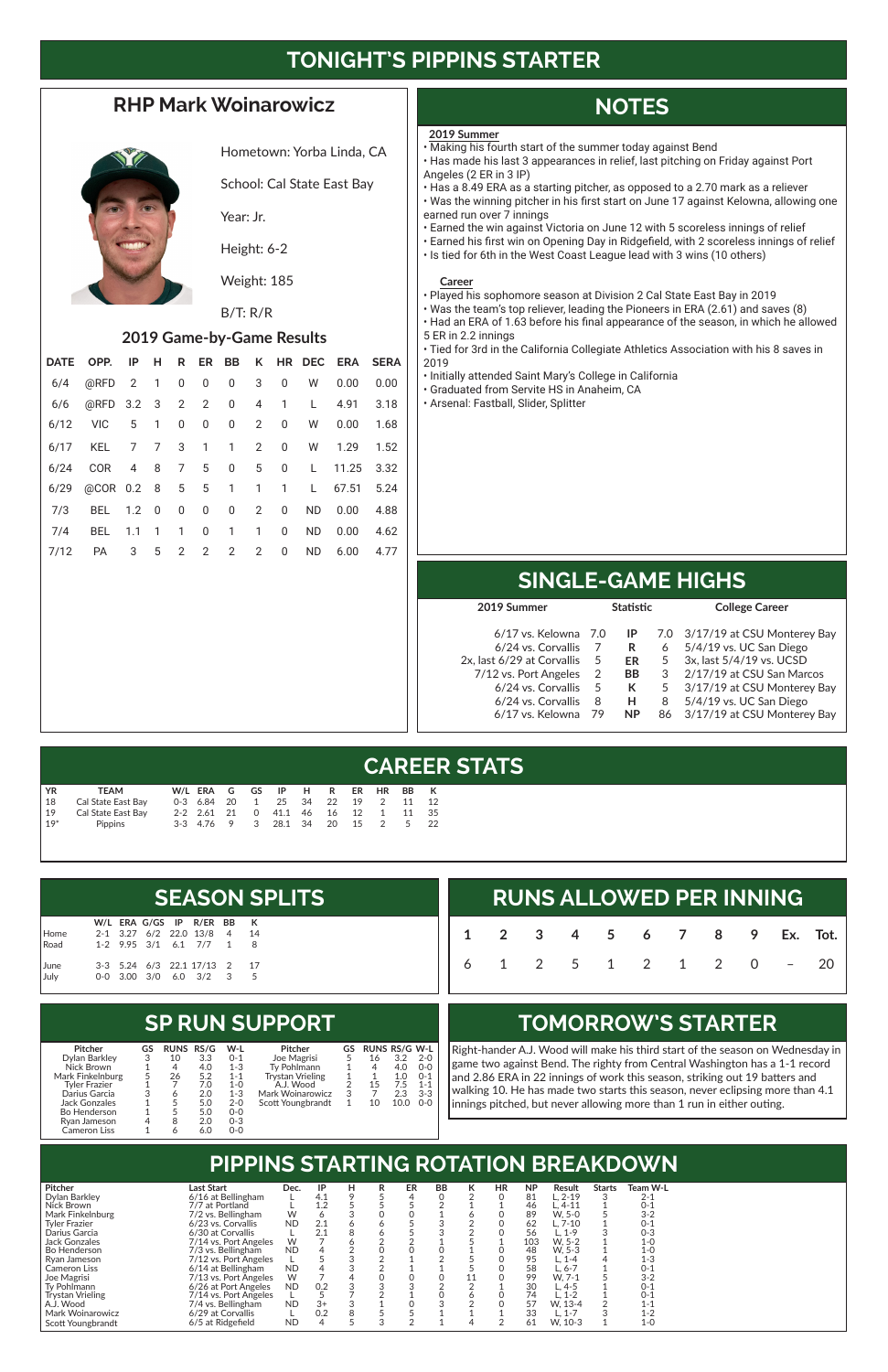# **PIPPINS BULLPEN**

| #13 Ayden Adams, RHP            | 2019 stats: 8 G, 0-1, 4.50 ERA, 12 IP, 6 K/6 BB, .347 BAA, 1 SV                                                                                                         |                                                                                                      |  |  |  |  |  |  |
|---------------------------------|-------------------------------------------------------------------------------------------------------------------------------------------------------------------------|------------------------------------------------------------------------------------------------------|--|--|--|--|--|--|
| Hometown: Federal Way, WA       | <b>2019 summer:</b> Joined the Pippins for the home-opening series against Wenatchee<br>picked up the save in his debut on 6/7 against Wenatchee.                       | <b>Recent Appearances</b>                                                                            |  |  |  |  |  |  |
| School: Everett Community Coll. |                                                                                                                                                                         | 6/7 v. WEN: SV, 0.2 IP, 1 K<br>$6/14 \otimes$ BEL: L, 2.1 IP, 7 H, 5 R,                              |  |  |  |  |  |  |
| Year: Soph.                     | Career: Played his freshman season at Everett (Wash.) Community College in 2019<br>appeared in 15 games out of the bullpen, posting a 2-0 record and 3.16 ERAstruck out | 4 ER. 2 BB<br>6/22 v. COR: 1 IP, 0 H, 0 BB, 0 K                                                      |  |  |  |  |  |  |
| Height: 6-2                     | 35 batters in 31.1 innings, and collected four savesattended Todd Beamer HS in Federal<br>Way, WA2nd team All-League selection as a HS senior in 2018.                  | $(6/23 \text{ v.} \text{COR: } 0.2 \text{ IP. } 1 \text{ H})$<br>6/26 @ PA: 2.2 IP, 2 H, 1 ER, 2 BB, |  |  |  |  |  |  |
| Weight: 190                     |                                                                                                                                                                         | 3 K<br>$6/30 \otimes \text{COR}$ : 1.2 IP, 2 BB                                                      |  |  |  |  |  |  |
| B/T: R/R                        |                                                                                                                                                                         | 7/3 v. BEL: 1.1 IP, 6 H, 3 R, 1 ER<br>7/7 @ POR: 1.2 IP, 1 H, 2 K                                    |  |  |  |  |  |  |
| Throws: FB, CH, CB              |                                                                                                                                                                         |                                                                                                      |  |  |  |  |  |  |
|                                 |                                                                                                                                                                         |                                                                                                      |  |  |  |  |  |  |

| #29 Tyler Frazier, RHP | 2019 stats: 6 G/1 GS, 6.75 ERA, 8 IP, 8 K/6 BB, .364 BAA                                                                                                                                                                                                                      |                                                                                                |  |  |  |  |  |  |
|------------------------|-------------------------------------------------------------------------------------------------------------------------------------------------------------------------------------------------------------------------------------------------------------------------------|------------------------------------------------------------------------------------------------|--|--|--|--|--|--|
| Hometown: Corona, CA   | 2019 summer: Joined the Pippins on June 18earned his first win, in relief, on July 3<br>against Bellingham.                                                                                                                                                                   | <b>Recent Appearances</b>                                                                      |  |  |  |  |  |  |
| School: Oregon         |                                                                                                                                                                                                                                                                               | 6/20 v. VIC: 1 IP, 2 H, 1 R (0 ER),<br>1 BB, 1 K                                               |  |  |  |  |  |  |
| Year: Soph.            | <b>Career:</b> Played his freshman season at Oregon in 2019appeared in 11 games, making<br>6 starts, and posted a 6.91 ERAstruck out 21 batters and walked 15 in 27.1 innings                                                                                                 | $6/23$ v. COR: GS, 2.1 IP, 6 H, 6 R,<br>5 ER, 3 BB, 2 K                                        |  |  |  |  |  |  |
| Height: 6-1            | pitchedwas one of Oregon's main midweek starters late in the yearpitched in the Cal-<br>ifornia Collegiate League in the summer of 2018, posting a 4.13 ERAattended Santiago                                                                                                  | $6/28 \otimes \text{COR: } 1 \text{ IP, } 1 \text{ H, } 3 \text{ K}$<br> 6/30 @ COR: 1 IP, 1 H |  |  |  |  |  |  |
| Weight: 150            | HS in Corona, CAthree time 1st team All-League pickposted a 7-4 record and 2.08 ERA $\frac{1}{2}$ $\frac{1}{2}$ $\frac{1}{2}$ $\frac{1}{2}$ $\frac{1}{2}$ $\frac{1}{2}$ $\frac{1}{2}$ $\frac{1}{2}$ $\frac{1}{2}$ $\frac{1}{2}$ $\frac{1}{2}$ $\frac{1}{2}$ $\frac{1}{2}$ $\$ | 7/3 v. BEL: W, 1 IP, 1 BB                                                                      |  |  |  |  |  |  |
| B/T: R/R               | as a high school senior.                                                                                                                                                                                                                                                      | 2 K                                                                                            |  |  |  |  |  |  |
| Throws: FB, SL, CH, CB |                                                                                                                                                                                                                                                                               |                                                                                                |  |  |  |  |  |  |

| #26 Mark Finkelnburg, LHP | 2019 stats: 6 G/5 GS, 1-1, 4.43 ERA, 24.1 IP, 27 K/11 BB, .240 BAA                                                                                                                                 |                                           |
|---------------------------|----------------------------------------------------------------------------------------------------------------------------------------------------------------------------------------------------|-------------------------------------------|
| Hometown: Portland, OR    | 2019 summer: Joined the Pippins for the home-opening series against Wenatchee                                                                                                                      | <b>Recent Appearances</b>                 |
|                           | picked up his first win after tossing 6 shutout innings against Bellingham on July 2.                                                                                                              | 6/8 v. WEN: GS, 3.2 IP, 3 H, 3 R,         |
| School: Saint Louis       |                                                                                                                                                                                                    | 2 ER, 2 BB, 4 K                           |
| Year: RS Sr.              | Career: Played his redshirt junior season at Loyola Marymount in 2019transferring to                                                                                                               | $6/13$ v. VIC: GS, 3.1 IP, 4 H, 1 R,      |
|                           | Saint Louis for his final season of eligibilityappeared in 10 games, making 3 starts, and                                                                                                          | 0 ER, 3 BB, 2 K                           |
| Height: 6-8               | struck out 13 batters in 13 inningsappeared in the Lions' NCAA regional against UCLA,                                                                                                              | 6/19 v. KEL: GS, 4.2 IP, 6 H, 3 R,        |
|                           | tossing 0.2 of a scoreless inning against the #1 overall seed in the tournamentappeared $\begin{bmatrix} 6/26 & pA: L & 6 & p, 3 & h \\ 6/26 & pA: L & 6 & p, 3 & h, 4 & ER, 2 & BB \end{bmatrix}$ |                                           |
| Weight: 205               | in 16 games, including 2 starts, in 2018missed the entire 2017 season due to offseason                                                                                                             | 11 K                                      |
| B/T: L/L                  | surgeryhad a 0.93 ERA as a freshman over 9.2 inningsattended Westview HS in Port-                                                                                                                  | 7/2 v. BEL: W, 6 IP, 3 H, 0 ER, 1 BB,     |
|                           | land, OR1st team All-League pick as a HS seniorwas the Oregon All-State Game MVP                                                                                                                   | 6 K<br>7/7 @ POR: 0.2 IP, 4 H, 4 ER, 1 BB |
| Throws: FB, SL, CH        | in 2015dad, Karl, played football at Washington State.                                                                                                                                             |                                           |

 $\overline{1}$ 

| #11 Nick Brown, RHP     | 2019 stats: 10 G/1 GS, 1-3, 5.65 ERA, 14.1 IP, 13 K/13 BB, .293 BAA, 1 SV                                                                                                                                                            |                                                                                |
|-------------------------|--------------------------------------------------------------------------------------------------------------------------------------------------------------------------------------------------------------------------------------|--------------------------------------------------------------------------------|
| Hometown: Catoosa, OK   | [2019 summer: On the Pippins' opening day rosterearned the win in his season debut in<br>Ridgefield on June 5, tossing 3.2 innings of hitless relief.                                                                                | <b>Recent Appearances</b>                                                      |
| School: Pittsburg State |                                                                                                                                                                                                                                      | 6/8 v. WEN: 1 IP, 1 H, 0 ER, 1 K<br>6/13 v. VIC: L, 0.1 IP, 2 H, 2 R,          |
| Year: RS Sr.            | <b>Career:</b> Did not play for Division 2 Pittsburg State in Kansas in 2019 after briefly stepping<br> away from the sporthas one year of collegiate eligibility remainingpitched in 20 games 6/17 v. KEL: SV, 2 IP, 3 H, 1 ER, 1 K | 1 ER. 1 K                                                                      |
| Height: 6-4             | out of the bullpen for Pittsburg State in 2018, striking out 43 batters in 31 inningshad 50<br>strikeouts in 32 innings as a junior in 2017received a medical redshirt at Missouri State                                             | $6/26$ @ PA: L, 0.2 IP, 2 H, 1 R<br>$(0$ ER), 1 BB, 2 K                        |
| Weight: 225             | in 2016 after breaking his ankleattended Catoosa (OK) HS in the Tulsa areasister,                                                                                                                                                    | $6/29 \oslash$ COR: 1 IP, 1 H, 1 BB, 2 K<br>6/30 @ COR: 2 IP, 2 H, 2 ER, 3 BB, |
| B/T: R/R                | Tiffany, was an All-Conference softball player at Pittsburg State.                                                                                                                                                                   | 7/4 v. BEL: 1 IP, 1 H, 1 BB                                                    |
| Throws: FB, SL, CH      |                                                                                                                                                                                                                                      | 7/7 @ POR: GS, L, 1.2 IP, 5 H, 5 ER,<br>2 BB, 1 K                              |
|                         |                                                                                                                                                                                                                                      | 7/12 v. PA: 1 IP, 1 BB, 2 K                                                    |

| #23 Anthony Alvarado, LHP   | 2019 stats: 1 G, 0.00 ERA, 2 IP, 1 K/0 BB, .000 BAA                                                                                                                          |                           |  |  |  |  |
|-----------------------------|------------------------------------------------------------------------------------------------------------------------------------------------------------------------------|---------------------------|--|--|--|--|
| Hometown: Wapato, WA        | 2019 summer: Joined the Pippins on July 10, and debuted in a non-league game.                                                                                                | <b>Recent Appearances</b> |  |  |  |  |
| School: Bellevue University | Career: Played his junior season at NAIA Bellevue University (Bellevue, Neb.) in 2019                                                                                        | $7/14$ v. PA: 2 IP, 1 K   |  |  |  |  |
| Year: Sr.                   | had a 5-2 record and 4.85 ERA in 52 innings for Bellevue in the springtransferred to<br>Bellevue after two years at Columbia Basin College in Pasco, Washwas a 2nd-team All- |                           |  |  |  |  |
| Height: 6-2                 | NWAC East Region selection as a sophomore at CBCpitched for the Pippins in the 2017<br>season, posting a 2-1 record and 5.34 ERA in 32 innings of workthrew a complete game  |                           |  |  |  |  |
| Weight: 175                 | shutout against Port Angeles on July 30, 2017, the most recent complete game shutout in                                                                                      |                           |  |  |  |  |
| B/T: L/L                    | team historyattended Wapato (WA) HS in the lower portion of the Yakima Valley.                                                                                               |                           |  |  |  |  |
| Throws: FB, SL, CH          |                                                                                                                                                                              |                           |  |  |  |  |
|                             |                                                                                                                                                                              |                           |  |  |  |  |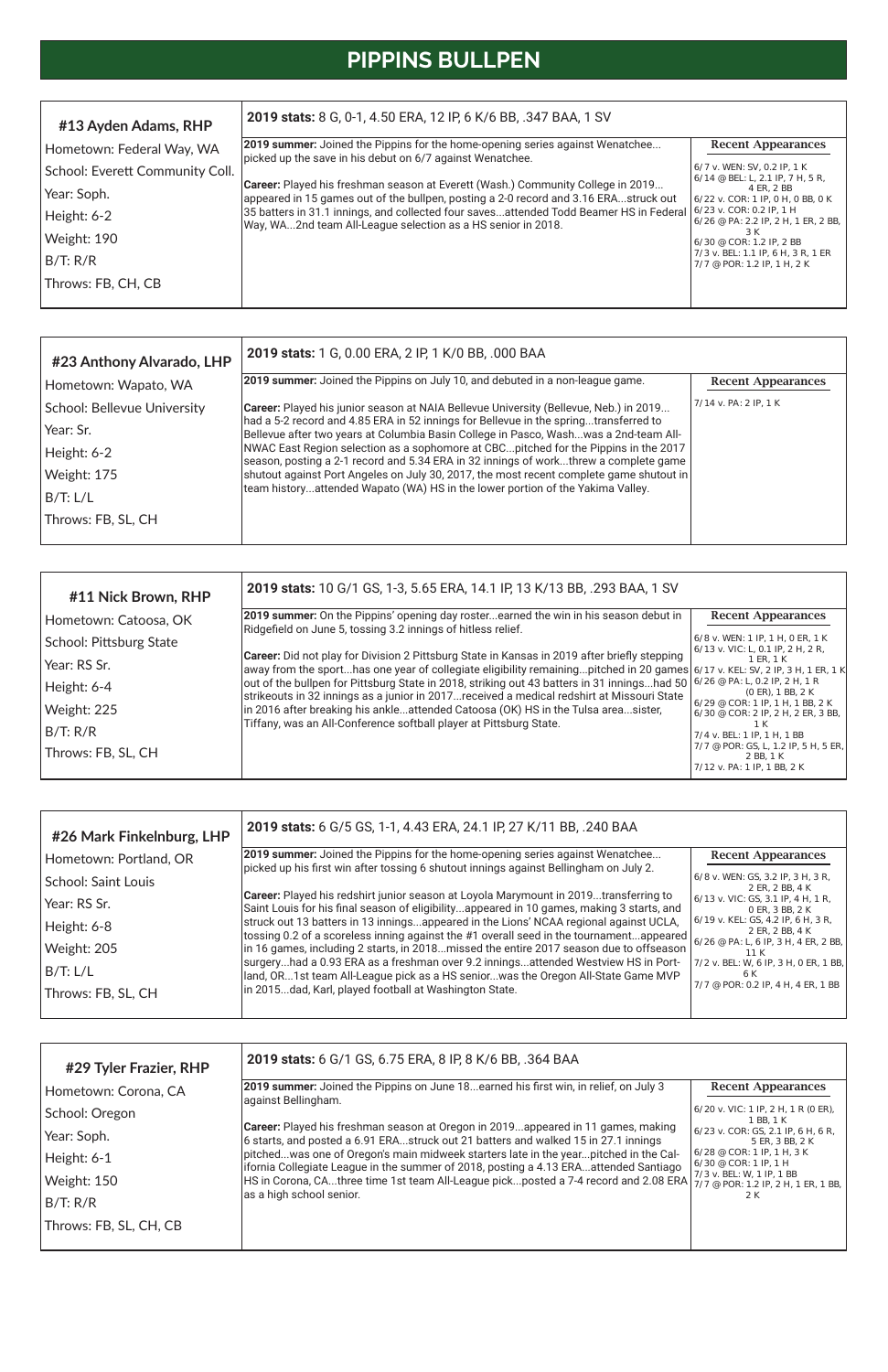# **PIPPINS BULLPEN**

| #31 Bo Henderson, RHP              | 2019 stats: 5 G/1 GS, 6.94 ERA, 11.2 IP, 8 K/7 BB, .217 BAA                                                                                                             |                                                                                                                               |                                                       |  |  |  |
|------------------------------------|-------------------------------------------------------------------------------------------------------------------------------------------------------------------------|-------------------------------------------------------------------------------------------------------------------------------|-------------------------------------------------------|--|--|--|
| Hometown: Palos Verdes Estates, CA | 2019 summer: Joined the Pippins for the road series at Bellingham on June 14.                                                                                           | <b>Recent Appearances</b>                                                                                                     |                                                       |  |  |  |
| School: Cal Poly                   | <b>Career:</b> Redshirted his freshman season at Cal Poly in 2019appeared in 4 games for                                                                                | 6/16 @ BEL: 1.2 IP, 5 H, 7 ER, 4 BB<br>$(6/20 \text{ v.} \text{ VIC}: 2 \text{ IP.} 1 \text{ H.} 3 \text{ R} (2 \text{ ER}).$ |                                                       |  |  |  |
| Year: RS Fr.                       | the Kelowna Falcons late last summer, posting a 12.27 ERAstruck out 4 batters and<br>walked 4 over 3.2 inningsattended Palos Verdes HS in Rolling Hills Estates, CAonly | 2 BB, 2 K<br>$(6/23 \text{ v. COR: } 2 \text{ IP, } 1 \text{ H, } 1 \text{ R} (0 \text{ ER}),$                                |                                                       |  |  |  |
| Height: 6-3                        | played baseball as a senior in high school, going 4-1, 1.62 with 47 strikeouts in 35 innings                                                                            | pitchedwas a 1st team All-League pick in his only year of HS baseballwas a quarter-                                           | 0 BB, 3 K<br>$6/29 \oslash$ COR: 2 IP, 1 H, 1 BB, 2 K |  |  |  |
| Weight: 195                        | back in high school as a sophomore and junior.                                                                                                                          | 7/3 v. BEL: GS, 4 IP, 2 H, 0 ER, 1 K                                                                                          |                                                       |  |  |  |
| B/T: R/R                           |                                                                                                                                                                         |                                                                                                                               |                                                       |  |  |  |
| Throws: FB, CB, SL                 |                                                                                                                                                                         |                                                                                                                               |                                                       |  |  |  |
|                                    |                                                                                                                                                                         |                                                                                                                               |                                                       |  |  |  |

| #8 Darius Garcia, LHP  | 2019 stats: 5 G/3 GS, 1-3, 7.07 ERA, 14 IP, 11 K/6 BB, .394 BAA                                                                                                           |                                                      |  |  |  |
|------------------------|---------------------------------------------------------------------------------------------------------------------------------------------------------------------------|------------------------------------------------------|--|--|--|
| Hometown: Cerritos, CA | <b>2019 summer:</b> Joined the Pippins for the road series at Bellingham on June 14.                                                                                      | <b>Recent Appearances</b>                            |  |  |  |
| School: UC Irvine      | Career: Played his freshman season at UC Irvine in 2019appeared in 8 games, posting a                                                                                     | $6/15$ @ WEN: L, 5+ IP, 4 H, 2 R,<br>1 ER, 2 BB, 3 K |  |  |  |
| Year: Soph.            | 3.38 ERAstruck out 8 batters and walked 1 over 8 innings of workallowed opponents<br>to bat .226 off of himattended Gahr High School in Cerritos, CAwon league titles all | 6/20 v. VIC: L, 3 IP, 11 H, 7 R,<br>4 ER, 0 BB, 3 K  |  |  |  |
| Height: 5-8            | four years of high school.                                                                                                                                                | $6/24$ v. COR: 1 IP, 3 H, 3 R (1 ER),<br>0 BB, 2 K   |  |  |  |
| Weight: 175            |                                                                                                                                                                           | 6/30 @ COR: L, 2.1 IP, 8 H, 6 R,<br>5 ER, 3 BB, 2 K  |  |  |  |
| B/T: L/L               |                                                                                                                                                                           | 7/4 v. BEL: W, 2.2 IP, 2 H, 1 BB, 1 K                |  |  |  |
| Throws: FB, SL, CH     |                                                                                                                                                                           |                                                      |  |  |  |
|                        |                                                                                                                                                                           |                                                      |  |  |  |

| #25 Jack Gonzales, LHP  | 2019 stats: 12 G/1 GS, 2-0, 1.80 ERA, 30 IP, 25 K/10 BB, .226 BAA, 1 SV                                                                                                            |                                                                                     |  |  |  |
|-------------------------|------------------------------------------------------------------------------------------------------------------------------------------------------------------------------------|-------------------------------------------------------------------------------------|--|--|--|
| Hometown: Oceanside, CA | 2019 summer: Joined the Pippins for the home-opening series against Wenatchee<br>earned a two-inning save in his 2019 debut on June 9threw a 7-inning complete game in             | <b>Recent Appearances</b>                                                           |  |  |  |
| School: Dixie State     | his first start of the summer, in game one of a doubleheader against Port Angeles on July                                                                                          | $6/18$ v. KEL: 1 IP, 1 H, 1 R (0 ER)<br>6/20 v. VIC: 1 IP, 3 H, 2 ER, 1 K           |  |  |  |
| Year: Jr.               | 14named a West Coast League All-Star on July 16.                                                                                                                                   | $6/24$ v. COR: 4 IP, 4 H, 1 R (0 ER),<br>1 BB, 3 K                                  |  |  |  |
| Height: 6-3             | <b>Career:</b> Played his sophomore season at Dixie State in 2019the only returning player<br>from the 2018 Pippins to the 2019 rosterstarted 13 games for Dixie State as a sopho- | 6/26 @ PA: 2.2 IP, 1 H, 0 ER, 2 K<br>$6/29$ @ COR: 3.1 IP, 2 R, 0 ER,               |  |  |  |
| Weight: 225             | more, striking out 51 batters in 58 inningshad a 6-3 recordpitched out of the bullpen                                                                                              | 1 BB, 3 K<br>$7/2$ v. BEL: 2 IP, 1 H, 1 K                                           |  |  |  |
| B/T: L/L                | as a freshmanappeared in 22 games, including 3 starts, for the Pippins last summer<br>had a 3.04 ERA over 47.1 inningsposted a 2.48 ERA out of the bullpenheld eventual            | 7/5 @ POR: W, 2.1 IP, 2 H, 1 BB,<br>4 K                                             |  |  |  |
| Throws: FB, CB, CH      | WCL champion Corvallis to 2 runs over 7 innings in a start on the final day of the regular<br>seasonattended El Camino HS in Oceanside, CA.                                        | 7/7 @ POR: 1.1 IP, 1 H, 1 BB, 2 K<br>$7/14$ v. PA: W, 7 IP, 6 H, 2 ER, 1 BB,<br>5 K |  |  |  |

| #51 Ryan Jameson, RHP   | 2019 stats: 5 G/4 GS, 0-3, 2.86 ERA, 22 IP, 32 K/11 BB, .213 BAA                                                                                                                                                                                                                                                                                      |                                                               |  |                                                                                            |
|-------------------------|-------------------------------------------------------------------------------------------------------------------------------------------------------------------------------------------------------------------------------------------------------------------------------------------------------------------------------------------------------|---------------------------------------------------------------|--|--------------------------------------------------------------------------------------------|
| Hometown: Hollister, CA | <b>2019 summer:</b> Joined the Pippins on June 18took the loss in his season debut against<br><b>Recent Appearances</b><br>IKelowna.                                                                                                                                                                                                                  |                                                               |  |                                                                                            |
| School: Cal Poly        | <b>Career:</b> Played his freshman season at Cal Poly in 2019made 13 relief apperances, not<br>earning a decision and posting a 4.43 ERAstruck out 10 batters and walked 5 in 20.1<br>innings pitchedattended San Benito HS in Hollister, CAwent 5-1 with a 0.62 ERA as a<br>senior, tossing 3 complete games2nd team All-League pick as a HS junior. | $(6/18 \text{ v. KEL: L, 1 IP, 2 H, 1 R (0 ER))$<br>1 BB. 3 K |  |                                                                                            |
| Year: Soph.             |                                                                                                                                                                                                                                                                                                                                                       | 6/22 v. COR: GS, 4 IP, 6 H, 3 R<br>2 ER. 2 BB. 8 K            |  |                                                                                            |
| Height: 6-2             |                                                                                                                                                                                                                                                                                                                                                       |                                                               |  | $6/28 \otimes \text{COR: L}, 5.1 \text{ IP}, 5 \text{ H}, 5 \text{ R},$<br>4 ER. 3 BB. 6 K |
| Weight: 180             |                                                                                                                                                                                                                                                                                                                                                       |                                                               |  | 7/5 @ POR: GS, 6.2 IP, 1 H, 0 ER,<br>3 BB, 10 K                                            |
| B/T: R/R                |                                                                                                                                                                                                                                                                                                                                                       | 7/12 v. PA: L, 5 IP, 3 H, 2 R, 1 ER,<br>2 BB, 5 K             |  |                                                                                            |
| Throws: FB, SL, CH      |                                                                                                                                                                                                                                                                                                                                                       |                                                               |  |                                                                                            |

| #20 Joe Magrisi, RHP        | 2019 stats: 7 G/5 GS, 2-0, 0.62 ERA, 28.2 IP, 53 K/9 BB, .115 BAA, 1 SV                                                                                                             |                                                                            |
|-----------------------------|-------------------------------------------------------------------------------------------------------------------------------------------------------------------------------------|----------------------------------------------------------------------------|
| Hometown: San Diego, CA     | 2019 summer: On the Pippins' opening day rosterpicked up the first save of the year on<br>Opening Night in Ridgefieldearned his first win in the home opener against Wenatchee,     | <b>Recent Appearances</b>                                                  |
| School: Cal State Fullerton | allowing 1 hit in 5 shutout innings was the first WCL Pitcher of the Week of the 2019                                                                                               | $6/4$ @ RFD: SV, 1 IP, 0 H, 3 K<br>$6/7$ v. WEN: W, 5 IP, 1 H, 0 ER,       |
| Year: Soph.                 | season, earning honors for the Week of June 4-9struck out 11 in 6 no-hit innings against<br>Kelowna on June 18struck out 12 batters in 4.2 scoreless innings at Portland on July 6. | 0 BB, 7 K<br>$6/12$ v. VIC: GS, 4 IP, 4 H, 2 ER,                           |
| Height: 6-2                 | Career: Played his freshman season at Cal State Fullerton in 2019made 11 appearances                                                                                                | 2 BB, 6 K<br>$6/18$ v. KEL: GS, 6 IP, 0 H, 0 ER,                           |
| Weight: 210                 | for the Titans, pitching 21.1 inningsstruck out 22 batters and walked 8graduated from                                                                                               | 1 BB, 11 K<br>7/2 v. BEL: 1 IP, 1 H, 3 K                                   |
| B/T: R/R                    | Torrey Pines HS in San Diego, CAset a San Diego HS record his senior year by pitching<br>54.2 consecutive scoreless inningsbroke the record set by 3-time MLB All-Star David        | 7/6 @ POR: 4.2 IP, 1 H, 6 BB, 12 K<br>7/13 v. PA: W, 7 IP, 4 H, 0 ER, 11 K |
| Throws: FB, CB, CH          | Wellswent 12-0 with a 0.75 ERA and 130 strikeouts in 93 innings as a senior to earn San<br>Diego CIF Player of the Year honors.                                                     |                                                                            |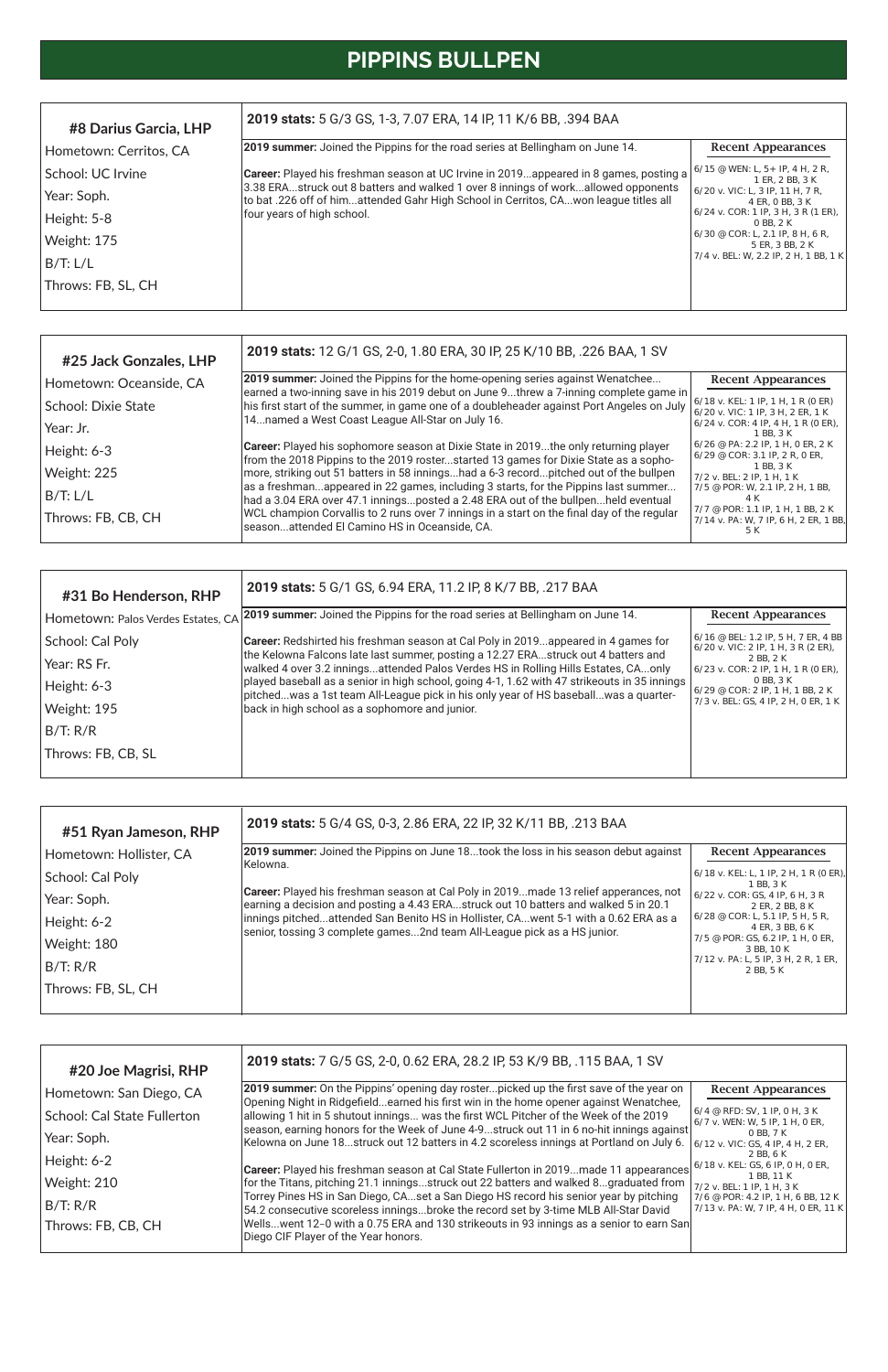# **PIPPINS BULLPEN**

| #44 A.J. Wood, RHP         | 2019 stats: 10 G/2 GS, 1-1, 2.86 ERA, 22 IP, 19 K/10 BB, .250 BAA                                                                                                                                                             |                                                                                                        |  |  |  |  |
|----------------------------|-------------------------------------------------------------------------------------------------------------------------------------------------------------------------------------------------------------------------------|--------------------------------------------------------------------------------------------------------|--|--|--|--|
| Hometown: Sacramento, CA   | 2019 summer: On the Pippins' opening day roster.                                                                                                                                                                              | <b>Recent Appearances</b>                                                                              |  |  |  |  |
| School: Central Washington | Career: Played his junior season at Central Washington in 2019made 13 appearances,                                                                                                                                            | $6/6$ @ RFD: GS, 4.1 IP, 4 H, 1 ER,<br>1 BB, 6 K                                                       |  |  |  |  |
| Year: Senior               | including 1 startpitched primarily as a long relieverhad a 5.18 ERA in 33 innings of<br>work, striking out 44 batters and walking 29played his sophomore season at Cosumnes $6/15 \text{ }^{\circ}$ BEL: 1 IP, 1 H, 1 BB, 1 K | $6/13$ v. VIC: 2 IP, 1 H, 1 BB, 2 K                                                                    |  |  |  |  |
| Height: 6-3                | River College, a junior college in Sacramento, CAplayed his freshman year at Oregon<br>Tech in 2017was originally recruited to Oregon Tech as a first baseman, but moved to                                                   | [6/19 v. KEL: W, 3 IP, 1 H, 3 BB, 2 K]<br>[6/23 v. COR: L, 3 IP, 4 H, 3 ER,                            |  |  |  |  |
| Weight: 228                | the moundattended McClatchy HS in Sacramentoplayed 3 sports in HS: football, bas-<br>ketball, and baseball.                                                                                                                   | 1 BB. 2 K<br>$6/28 \otimes \text{COR: } 1.2 \text{ IP, } 1 \text{ K}$                                  |  |  |  |  |
| B/T: R/R                   |                                                                                                                                                                                                                               | $6/30 \& \text{COR: } 1 \text{ IP, } 2 \text{ H, } 1 \text{ ER}$<br>$7/4$ v. BEL: GS, 3+ IP, 3 H, 1 R, |  |  |  |  |
| Throws: SNK, SL, CB, CH    |                                                                                                                                                                                                                               | $(0 \text{ ER})$ , 3 BB, 2 K<br>7/7 @ POR: 1 IP, 3 H, 1 ER, 2 K<br>7/13 v. PA: 2 IP, 2 H, 1 ER, 1 K    |  |  |  |  |

| #4 Trystan Vrieling, RHP | 2019 stats: 3 G/1 GS, 0-2, 2.61 ERA, 10.1 IP, 12 K/3 BB, .262 BAA, 1 SV                                                                                                                                                      |                                                                              |
|--------------------------|------------------------------------------------------------------------------------------------------------------------------------------------------------------------------------------------------------------------------|------------------------------------------------------------------------------|
| Hometown: Kennewick, WA  | [2019 summer: Joined the Pippins on July 2picked up the save in his debut on July 3,<br>pitching a 1-2-3 ninth inning with one strikeout against Bellingham.                                                                 | <b>Recent Appearances</b>                                                    |
| School: Gonzaga          |                                                                                                                                                                                                                              | $7/3$ v. BEL: SV, 1 IP, 1 K<br>7/6 @ POR: L, 4.1 IP, 4 H, 2 ER,<br>3 BB, 5 K |
| Year: Freshman           | Career: Played his senior season at Kamiakin High School in Kennewick, WA, in 2019<br>signed to play college baseball at Gonzaga starting in the fallnamed Conference Pitcher $\frac{7}{14}$ v. PA: L, 5 IP, 7 H, 2 R, 1 ER, |                                                                              |
| Height: 6-3              | lof the Year as a senior at Kamiakin in 2019.                                                                                                                                                                                | 0 BB, 6 K                                                                    |
| Weight: 180              |                                                                                                                                                                                                                              |                                                                              |
| B/T: R/R                 |                                                                                                                                                                                                                              |                                                                              |
|                          |                                                                                                                                                                                                                              |                                                                              |
|                          |                                                                                                                                                                                                                              |                                                                              |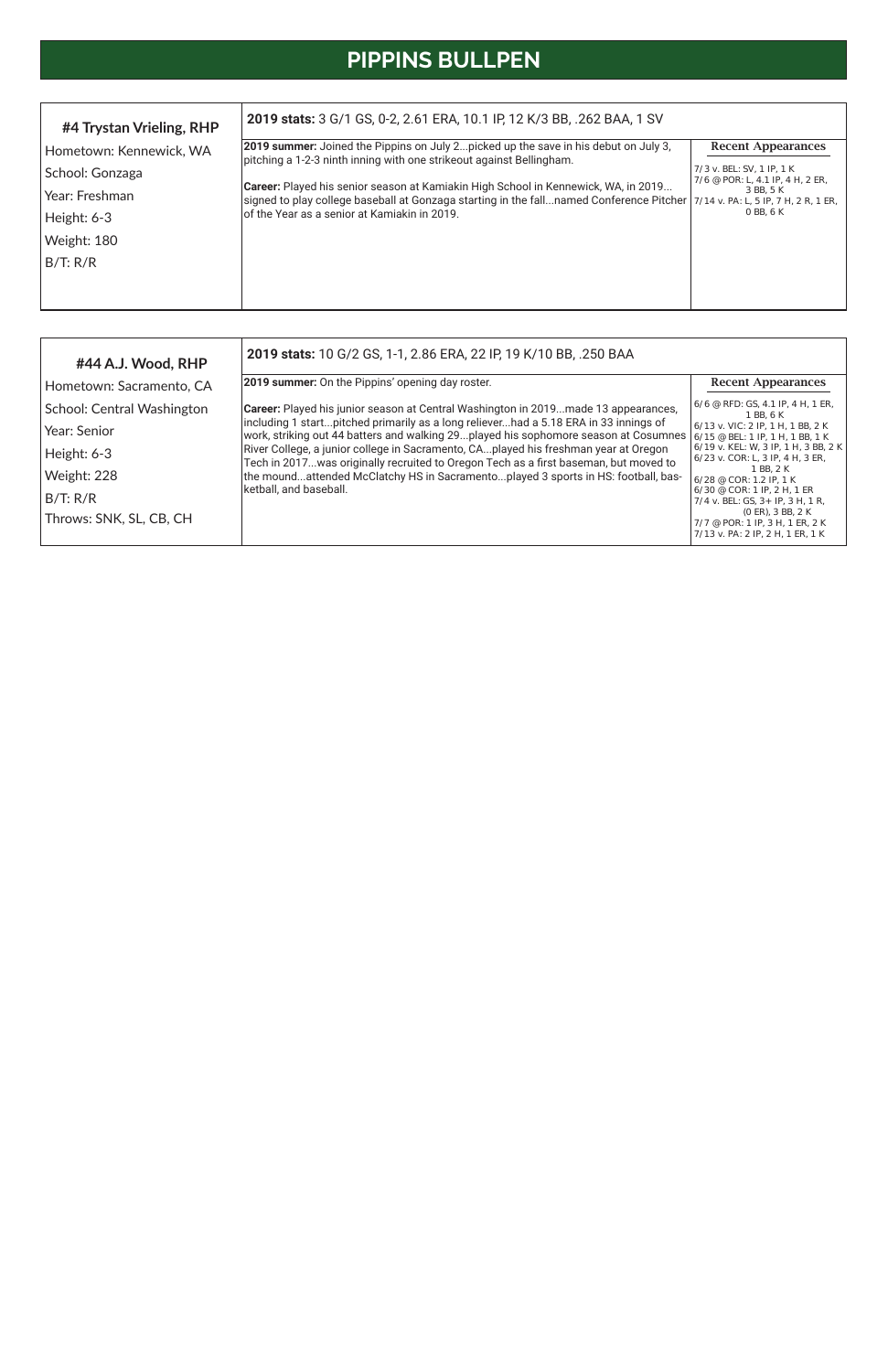#### TEAM PITCHING

| Most runs allowed, game                | 19 $(6/16$ at Bellingham)                   |
|----------------------------------------|---------------------------------------------|
| Most runs allowed, extra-inning game   | $2(7/6$ at Portland)                        |
| Most runs allowed, single inning       | 8 (5th, 6/16 at Bellingham)                 |
| Most hits allowed, game                | $17(6/20 \text{ vs. Victoria})$             |
| Most hits allowed, inning              | $8$ (2x, last 1st, $6/29$ at Corvallis)     |
| Fewest hits allowed, game              | $3$ (2x, $7/5$ at Portland)                 |
| Fewest hits allowed, extra-inning game | $5(7/6$ at Portland)                        |
| Most doubles allowed                   | $6(6/29$ at Corvallis)                      |
| Most doubles allowed, inning           | $3$ (1st, $6/29$ at Corvallis)              |
| Most triples allowed                   | $1$ (4x, last $7/13$ vs. Port Angeles)      |
| Most triples allowed, inning           | $1$ (4x, last 1st, $7/13$ vs. Port Angeles) |
| Most home runs allowed                 | 2 $(3x, last 7/7 at Portland)$              |
| Most home runs allowed, inning         | $2$ (2x, last 8th, $6/16$ at Bellingham)    |
| Most extra-base hits allowed           | $7(6/29$ at Corvallis)                      |
| Most extra-base hits allowed, inning   | $4$ (1st, $6/29$ at Corvallis)              |
| Most walks issued                      | 10 $(6/16$ at Bellingham)                   |
| Most walks issued, inning              | 4 (8th, 6/16 at Bellingham)                 |
| Fewest walks issued, game              | $0$ (3x, last $7/14$ vs. Port Angeles, G2)  |
| Fewest walks issues, extra-inning game | $9(7/6$ at Portland)                        |
| Most strikeouts                        | 17 (7/6 at Portland)                        |
| Most strikeouts, extra-inning game     | 17 (7/6 at Portland)                        |
| Fewest strikeouts, extra-inning game   | 17 $(7/6$ at Portland)                      |

#### INDIVIDUAL PITCHING

Most pitches thrown as a starter<br>Most pitches thrown as a reliever

Most innings pitched as a starter 7 (3x, last Gonzales, 7/14 vs. PA, G2)<br>Most innings pitched as a reliever 5 (Mark Woinarowicz, 6/12 vs. Victoria) 5 (Mark Woinarowicz, 6/12 vs. Victoria) Shortest start, non-injury related 0.2 (2x, last Woinarowicz, 6/29 at Corv.)<br>Most hits allowed as a starter 11 (Darius Garcia, 6/20 vs. Victoria) Most hits allowed as a starter 11 (Darius Garcia,  $6/20$  vs. Victoria)<br>Most hits allowed as a reliever 7 (2x, last Barkley,  $6/22$  vs. Corvallis) Most hits allowed as a reliever 7 (2x, last Barkley, 6/22 vs. Corvallis)<br>Most earned runs allowed as a SP 5 (4x, last Brown, 7/7 at Portland) Most earned runs allowed as a SP  $\qquad \qquad 5$  (4x, last Brown, 7/7 at Portland)<br>Most earned runs allowed as a RP  $\qquad \qquad 7$  (2x, last Gill, 6/16 at Bellingham) Most earned runs allowed as a RP  $\qquad \qquad$  7 (2x, last Gill, 6/16 at Bellingham)<br>Most home runs allowed  $\qquad \qquad$  2 (2x, last Gill, 6/16 at Bellingham) Most home runs allowed 2 (2x, last Gill, 6/16 at Bellingham)<br>Most strikeouts as a starter 12 (Joe Magrisi, 7/6 at Portland) Most strikeouts as a starter 12 (Joe Magrisi, 7/6 at Portland)<br>Most strikeouts as a reliever 5 (Trystan Vrieling, 7/6 at Portland) Most strikeouts as a reliever 5 (Trystan Vrieling, 7/6 at Portland)<br>Most walks allowed as a starter 6 (Joe Magrisi, 7/6 at Portland) Most walks allowed as a starter  $\begin{array}{r} 6 \end{array}$  (Joe Magrisi, 7/6 at Portland)<br>Most walks allowed as a reliever  $\begin{array}{r} 4 \end{array}$  (3x, last Gill, 6/16 at Bellingham) Most walks allowed as a reliever  $\begin{array}{r} 4 \ (3x, \text{ last Gill, } 6/16 \text{ at Bellingham}) \\ \text{Most extra-base hits allowed} \end{array}$  4 (Mark Woinarowicz, 6/29 at Corvallis) 4 (Mark Woinarowicz, 6/29 at Corvallis)<br>104 (Joe Magrisi, 7/6 at Portland) Most pitches thrown as a reliever 75 (Trystan Vrieling, 7/6 at Portland)<br>Most wild pitches 3 (2x, last Finkelnburg, 6/26 at Port Angeles) Most wild pitches 3 (2x, last Finkelnburg, 6/26 at Port Angeles)<br>Most hit batsmen 2 (Mark Woinarowicz, 6/24 vs. Corvallis) 2 (Mark Woinarowicz, 6/24 vs. Corvallis)

### **PIPPINS PITCHING: HIGHS AND LOWS**

|                                     |  |  |  | 1 2 3 4 5 6 7 8 9 Ex. Tot. |  |  |
|-------------------------------------|--|--|--|----------------------------|--|--|
| YVP 16 11 11 22 15 20 14 11 7 0 127 |  |  |  |                            |  |  |
| Opp. 27 19 13 21 21 24 8 16 7 1 157 |  |  |  |                            |  |  |

#### **PIPPINS COMPOSITE SEASON LINESCORE**

| <b>North Division</b>   | Home    | Away    | <b>OVR</b> | <b>South Division</b>                | Home    | Away    | <b>OVR</b> |
|-------------------------|---------|---------|------------|--------------------------------------|---------|---------|------------|
| <b>Bellingham Bells</b> | $3 - 0$ | $0 - 3$ | $3 - 3$    | Bend Elks                            | $0 - 0$ |         | $0 - 0$    |
| Kelowna Falcons         | $2 - 1$ | $0 - 0$ | $2 - 1$    | Corvallis Knights                    | $0 - 3$ | $0 - 3$ | $0 - 6$    |
| Port Angeles Lefties    | $2 - 2$ | $0 - 2$ | $2 - 4$    | Cowlitz Black Bears                  |         | $0 - 0$ | $0 - 0$    |
| Victoria HarbourCats    | $1 - 2$ | $0 - 0$ | $1 - 2$    | <b>Portland Pickles</b>              |         | $1 - 2$ | $1 - 2$    |
| Wenatchee AppleSox      | $3 - 0$ | $0 - 0$ | $3 - 0$    | <b>Ridgefield Raptors</b><br>$0 - 0$ |         | $2 - 1$ | $2 - 1$    |
|                         |         |         |            |                                      |         |         |            |

#### PIPPINS RECORD BY OPPONENT **PIPPINS RECORD BY OPPONENT**

#### 0–0 0–0

|                                                                                 | <b>NORTH</b>   |                |     |             |                |                |           |
|---------------------------------------------------------------------------------|----------------|----------------|-----|-------------|----------------|----------------|-----------|
|                                                                                 | W              | L              | GB  |             | W              | L              | <b>GB</b> |
| Wenatchee                                                                       | $\overline{4}$ | $\overline{2}$ |     | Corvallis-x | 4              | 1              |           |
| Victoria-x                                                                      | 5              | 3              |     | Cowlitz     | 4              | 2              | 0.5       |
| Port Angeles                                                                    | 3              | 3              | 1.0 | Walla Walla | 2              | 1              | 1.0       |
| <b>Yakima Valley</b>                                                            | 3              | 4              | 1.5 | Portland    | 2              | $\mathbf{1}$   | 1.0       |
| Bellingham                                                                      | 1              | 4              | 2.5 | Ridgefield  | 3              | $\overline{4}$ | 2.0       |
| Kelowna                                                                         | 1              | 5              | 3.0 | Bend        | $\overline{2}$ | 4              | 2.5       |
| $X =$ First half Champion<br>Y = Second half Champion<br>$Z =$ Clinched playoff |                |                |     |             |                |                |           |

### **WCL SECOND HALF STANDINGS**

#### **INHERITED RUNNERS**

#### **QUALITY START LOG**

#### **APPEARANCES BY INNING**

#### **PIPPINS PITCHING BREAKDOWN W-L ERA R ER IP BB K HR Starters** 5-11 3.97 87 64 145.0 48 167 10 **Relievers** 9-8 3.81 75 57 134.2 68 111 5

|                         | IR           | <b>IRS</b> | IRS <sub>%</sub> |
|-------------------------|--------------|------------|------------------|
| Ayden Adams             | 11           | 4          | 36.3             |
| Nick Brown              | 4            | 3          | 75.0             |
| Jahred Butler           | 2            | O          | 0.0              |
| <b>Tyler Frazier</b>    | 5            | 3          | 60.0             |
| Darius Garcia           | 3            | 1          | 33.3             |
| Jack Gonzales           | 10           | 1          | 10.0             |
| <b>Bo Henderson</b>     | 2            | 0          | 0.0              |
| <b>Cameron Liss</b>     | 2            | 0          | 0.0              |
| Ty Pohlmann             | 3            | 1          | 33.3             |
| <b>Trystan Vrieling</b> | $\mathbf{1}$ | 0          | 0.0              |
| Mark Woinarowicz        | 6            | 1          | 16.7             |
| A.J. Wood               | 7            | 2          | 28.5             |

|                | $\mathbf{1}$   | $\overline{2}$ | 3              | 4              | 5              | 6              | 7              | 8              | 9              | Ex.          |
|----------------|----------------|----------------|----------------|----------------|----------------|----------------|----------------|----------------|----------------|--------------|
| Adams          | $\mathbf{1}$   | $\overline{1}$ | $\overline{1}$ | $\mathbf{1}$   | 3              | 5              | $\overline{2}$ |                | $\overline{2}$ |              |
| Alvarado       |                |                |                |                |                | $\overline{1}$ | $\mathbf{1}$   |                |                |              |
| <b>Barkley</b> | 3              | 3              | 3              | 3              | 4              | 3              | $\overline{2}$ | $\mathbf{1}$   |                |              |
| <b>Brown</b>   | $\mathbf{1}$   | $\mathbf{1}$   | $\mathbf{1}$   | $\mathbf{1}$   | $\overline{2}$ | $\mathbf{1}$   | $\overline{2}$ | 4              | 4              |              |
| <b>Butler</b>  |                |                |                |                |                |                | $\mathbf{1}$   | $\overline{2}$ | $\mathbf{1}$   |              |
| Finkelnburg    | 5              | 5              | 5              | 6              | 3              | $\overline{2}$ |                |                |                |              |
| Frazier        | $\mathbf{1}$   | $\mathbf{1}$   | $\mathbf 1$    | $\mathbf{1}$   | $\mathbf{1}$   | $\mathbf 1$    |                | 3              |                |              |
| Garcia         | 3              | 3              | 3              | $\overline{1}$ | $\mathbf 1$    | $\overline{2}$ | $\mathbf{1}$   | $\overline{1}$ | $\mathbf 1$    |              |
| Gill           |                |                |                |                |                |                |                | $\overline{1}$ |                |              |
| Gonzales       | $\overline{2}$ | 3              | 3              | 3              | 3              | 4              | 7              | 6              | $\overline{2}$ |              |
| Hahn           |                |                |                |                |                |                |                |                | $\overline{2}$ |              |
| Henderson      | $\mathbf{1}$   | $\mathbf{1}$   | $\mathbf{1}$   | $\overline{2}$ | 3              | 3              | $\mathbf{1}$   | $\mathbf 1$    |                |              |
| Jameson        | $\overline{4}$ | 4              | 4              | $\overline{4}$ | 3              | $\overline{2}$ | $\overline{2}$ |                |                |              |
| Liss           | $\mathbf{1}$   | $\overline{1}$ | $\overline{1}$ | $\overline{2}$ | $\overline{1}$ | $\mathbf{1}$   | $\mathbf{1}$   | $\overline{1}$ |                |              |
| Magrisi        | 5              | 5              | 5              | 5              | 4              | $\overline{2}$ | $\overline{1}$ |                | $\overline{2}$ |              |
| Pohlmann       | $\mathbf{1}$   |                |                |                | $\mathbf{1}$   | $\overline{2}$ | 3              | $\overline{4}$ | 4              |              |
| Vrieling       | $\mathbf{1}$   | $\mathbf{1}$   | $\mathbf{1}$   | $\mathbf{1}$   | $\overline{2}$ | $\mathbf{1}$   | $\mathbf{1}$   | $\mathbf{1}$   | $\overline{2}$ | $\mathbf{1}$ |
| Woinarowicz    | 3              | $\overline{2}$ | $\overline{2}$ | 3              | $\overline{4}$ | 5              | 6              | 4              | $\mathbf 1$    |              |
| Wood           | $\overline{2}$ | $\overline{2}$ | 3              | 4              | 4              | 6              | 3              | 3              | $\mathbf 1$    |              |
| Youngbrandt    | $\mathbf{1}$   | $\mathbf 1$    | $\mathbf 1$    | $\overline{1}$ |                | $\mathbf 1$    | $\overline{1}$ |                |                |              |

**Dylan Barkley (1):**  6/4 @ RFD: 6+ IP, 6 H, 3 R (2 ER), 0 BB, 6 K

**Mark Finkelnburg (1):** 7/2 vs. BEL: 6 IP, 3 H, 0 ER, 1 BB, 6 K

**Jack Gonzales (1):** 7/14 vs. PA: 7 IP, 6 H, 2 ER, 1 BB, 5 K

**Ryan Jameson (1):** 7/5 @ POR: 6.2 IP, 1 H, 0 ER, 3 BB, 10 K

**Joe Magrisi (2):** 6/18 vs. KEL: 6 IP, 0 H, 0 ER, 1 BB, 11 K 7/13 vs. PA: 7 IP, 4 H, 0 ER, 0 BB, 11 K

**Mark Woinarowicz (1):**

6/17 vs. KEL: 7 IP, 7 H, 3 R (1 ER), 1 BB, 2 K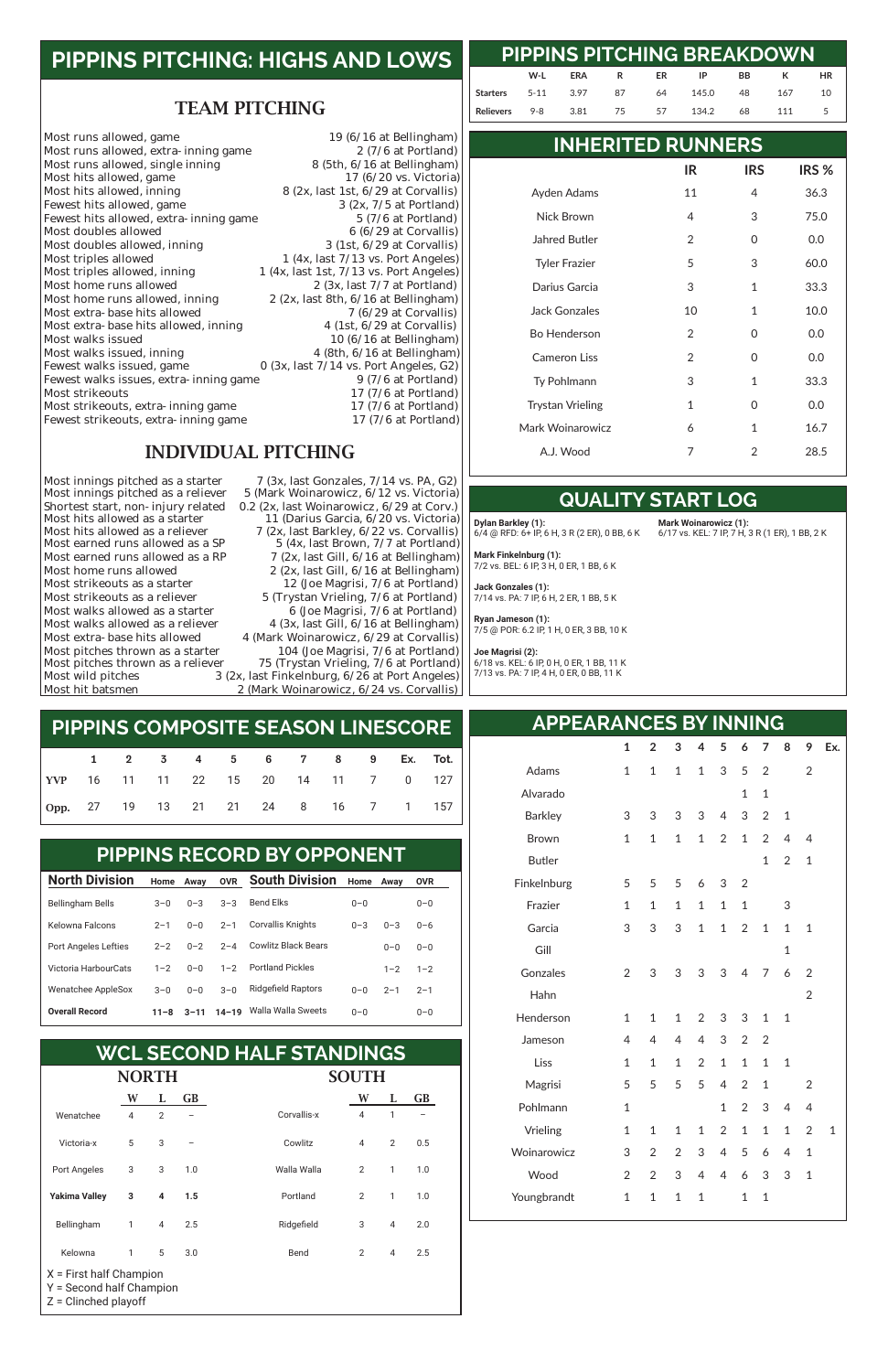| #2 Owen Cobb, INF     | 2019 stats: 99 AB, .303/.346/.384, .730 OPS, 3 2B/1 3B/1 HR, 13 RBI, 6 BB/16 K, 5/6 SB                                                                                                                                             |                                                                                                                                                                                          |
|-----------------------|------------------------------------------------------------------------------------------------------------------------------------------------------------------------------------------------------------------------------------|------------------------------------------------------------------------------------------------------------------------------------------------------------------------------------------|
| Hometown: Seattle, WA | [2019 summer: On the Pippins' opening day rosterhit his first homer of the summer, a go-<br>ahead solo shot, on June 6 at Ridgefieldscored 4 runs in the game against Belllingham                                                  | Last game: DNP                                                                                                                                                                           |
| School: Stanford      | on July 4.                                                                                                                                                                                                                         | Last week: DNP                                                                                                                                                                           |
| Year: Fr.             | <b>Career:</b> Played his senior season at Seattle's Garfield High School in 2019drafted in the                                                                                                                                    | Last HR: 6/6 at Ridgefield                                                                                                                                                               |
| Height: 6-2           | 37th round of the 2019 MLB Draft by the San Diego Padressigned to play college base-<br>ball at Stanford starting in the fallnamed to the 2019 Seattle Times All-Baseball team<br>hit .446 as a senior with 25 RBIsstole 14 bases. | <b>Season Highs</b>                                                                                                                                                                      |
| Weight: 180           |                                                                                                                                                                                                                                    | H: 3 (4x, last 7/2 vs. Bellingham)<br>$\mathbf{R}: 4$ (7/4 vs. Bellingham)                                                                                                               |
| B/T: R/R              |                                                                                                                                                                                                                                    | HR: 1 (6/6 at Ridgefield)<br>RBI: 2 (2x, last 6/17 vs. Kelowna)<br>$ SB: 2 (7/2 \text{ vs. Bellingham})$<br>BB: 1 (6x, last 7/4 vs. Bellingham)<br>$K: 2$ (5x, last $6/29$ at Corvallis) |

| #6 James Bell, C/OF  | 2019 stats: 25 AB, .240/.296/.280, .576 OPS, 1 2B, 1 BB/7 K                                                                                                                                                                                                                                                                                                                                                                                                                                |                                                                 |  |
|----------------------|--------------------------------------------------------------------------------------------------------------------------------------------------------------------------------------------------------------------------------------------------------------------------------------------------------------------------------------------------------------------------------------------------------------------------------------------------------------------------------------------|-----------------------------------------------------------------|--|
| Hometown: Fresno, CA | 2019 summer: Joined the Pippins on June 18missed 12 games with an arm injury in<br>late June and early July.                                                                                                                                                                                                                                                                                                                                                                               | Last game: 2-3                                                  |  |
| School: Oregon       |                                                                                                                                                                                                                                                                                                                                                                                                                                                                                            | Last week: 2-6, 1 BB, 2 K                                       |  |
| Year: Soph.          | <b>Career:</b> Played his freshman season at Oregon in 2019played in 11 games, making one<br>start behind the platecollected 1 hit in 13 at-batsspent the summer of 2018 playing<br>for the Medford Rogues of the Great West Leaguehit .333 in 60 at-batsattended Clovis<br>North HS in Fresno, CA1st-team All-State Pick as a senioralso named the Tri-River Ath-<br>letic Conference Offensive Player of the Year as a senior2-time 1st team All-Conference<br>selection in high school. | Last HR:                                                        |  |
| Height: 6-1          |                                                                                                                                                                                                                                                                                                                                                                                                                                                                                            | <b>Season Highs</b>                                             |  |
| Weight: 205          |                                                                                                                                                                                                                                                                                                                                                                                                                                                                                            | H: 2 (2x, last 7/14 vs. P. Angeles)<br>R: $1(6/19$ vs. Kelowna) |  |
| B/T: R/R             |                                                                                                                                                                                                                                                                                                                                                                                                                                                                                            | HR:<br>RBI:<br>SB:<br>BB: $1(7/13 \text{ vs. Port Angeles})$    |  |
|                      |                                                                                                                                                                                                                                                                                                                                                                                                                                                                                            | K: 2 (2x, last 7/13 vs. P. Angeles)                             |  |

| #41 Noah Andrews, OF   | 2019 stats: 40 AB, .200/.327/.225, .552 OPS, 1 2B, 6 RBI, 6 BB/9 K, 2/2 SB                                                                                                                                                                                                                                                                                                                                                     |                                                                                                                                                                        |  |  |
|------------------------|--------------------------------------------------------------------------------------------------------------------------------------------------------------------------------------------------------------------------------------------------------------------------------------------------------------------------------------------------------------------------------------------------------------------------------|------------------------------------------------------------------------------------------------------------------------------------------------------------------------|--|--|
| Hometown: Tumwater, WA | 2019 summer: Joined the Pippins on June 22.                                                                                                                                                                                                                                                                                                                                                                                    | Last game: DNP                                                                                                                                                         |  |  |
| School: Gonzaga        | Career: Played his sophomore season at Lower Columbia College in 2019committed<br>to transfer to Gonzaga in the fall for his final two seasonswas a 2nd-team All-NWAC<br>outfielder in 2019 as a sophomorehit .324 with 32 RBIs and 15 stolen baseswon an<br>NWAC West Region Gold Glove in the outfield in 2019was also a 1st-team All-NWAC<br>West Regionattended Tumwater (WA) HSwas a 3-time All-League selection in base- | Last week: 1-4, 1 RBI, 1 R                                                                                                                                             |  |  |
| Year: Jr.              |                                                                                                                                                                                                                                                                                                                                                                                                                                | <b>Last HR:</b>                                                                                                                                                        |  |  |
| Height: 6-0            |                                                                                                                                                                                                                                                                                                                                                                                                                                | <b>Season Highs</b>                                                                                                                                                    |  |  |
| Weight: 180            | ballalso played football, in which he was an All-League and All-Area pick.                                                                                                                                                                                                                                                                                                                                                     | H: $2$ (2x, last $7/3$ vs. Bellingham)<br>R: $2$ (2x, last $7/7$ at Portland)                                                                                          |  |  |
| B/T: R/R               |                                                                                                                                                                                                                                                                                                                                                                                                                                | HR:<br>RBI: $2(6/22 \text{ vs. Corvallis})$<br>SB: $1$ (2x, last $7/13$ vs. P. Angeles)<br>BB: $1$ (6x, last $7/7$ at Portland)<br>$K: 2 (6/22 \text{ vs. Corvallis})$ |  |  |

| #36 Tyler Dean, INF             | 2019 stats: 1-for-6, 1 RBI, 1 BB/1 K                                                                                                                                               |                                                                                                                              |
|---------------------------------|------------------------------------------------------------------------------------------------------------------------------------------------------------------------------------|------------------------------------------------------------------------------------------------------------------------------|
| Hometown: San Diego, CA         | 2019 summer: Joined the Pippins on July 10, and debuted in a non-league game.                                                                                                      | Last game: 1-3, 1 RBI                                                                                                        |
| School: St. Edward's University | <b>Career:</b> Played his sophomore season at Salt Lake (UT) Community College in 2019<br>committed to transfer to Division 2 St. Edward's University in Texas in the fallhit .321 | Last week: 2-6, 1 RBI, 1 BB, 1 K                                                                                             |
| Year: Jr.                       | with 43 RBIs as a sophomorewas a 2nd-team All-Region pick for SLCC in 2019, and was                                                                                                | Last HR:                                                                                                                     |
| Height: 6-3                     | also named Conference Defensive Player of the Yearalso played soccer in junior college,<br>as a goalkeeperattended Rancho Bernardo HS in San Diego.                                | <b>Season Highs</b>                                                                                                          |
| Weight: 210                     |                                                                                                                                                                                    | H: $1(7/14 \text{ vs. Port Angeles}, G2)$<br>ĸ:                                                                              |
| B/T: L/R                        |                                                                                                                                                                                    | HR:<br>RBI: 1 (7/14 vs. Port Angeles, G2)<br>ISB:<br>BB: 1 (7/12 vs. Port Angeles)<br>$K: 1 (7/12 \text{ vs. Port Angeles})$ |

| #5 Kyle Dean, OF               | 2019 stats: 2-for-16, 0 BB/2 K                                                                                                                                                                                                                                                                                                                                                                                                                                                                                                           |                                                                            |
|--------------------------------|------------------------------------------------------------------------------------------------------------------------------------------------------------------------------------------------------------------------------------------------------------------------------------------------------------------------------------------------------------------------------------------------------------------------------------------------------------------------------------------------------------------------------------------|----------------------------------------------------------------------------|
| Hometown: San Diego, CA        | 2019 summer: Joined the Pippins on July 10, and debuted in a non-league game.                                                                                                                                                                                                                                                                                                                                                                                                                                                            | Last game: $0-4$                                                           |
| School: Cal State Monterey Bay | Career: Played his junior season at Cal State Monterey Bay in 2019named a 1st-team<br>All-Conference pick in his first year with the Otters, hitting .332 with 30 RBIswon the<br>West Coast League batting title for the Pippins in 2017, hitting .374 in 37 gamesprior<br>to CSU Monterey Bay, spent 3 seasons at BYU, his father's alma materattended Rancho<br>Bernardo HS in San Diego, CAwas an Under Armour All-American in HS, and played in<br>the 2014 All-American Game at Wrigley Fieldmom, Andrea, played water polo at USC. | Last week: 2-16, 2 R, 2 K                                                  |
| Year: Sr.                      |                                                                                                                                                                                                                                                                                                                                                                                                                                                                                                                                          | Last HR:                                                                   |
| Height: 6-2                    |                                                                                                                                                                                                                                                                                                                                                                                                                                                                                                                                          | <b>Season Highs</b>                                                        |
| Weight: 205                    |                                                                                                                                                                                                                                                                                                                                                                                                                                                                                                                                          | H: 1 (2x, last 7/14 vs. P. Angeles)<br>R: 1 (2x, last 7/14 vs. P. Angeles) |
| B/T: R/R                       |                                                                                                                                                                                                                                                                                                                                                                                                                                                                                                                                          | HR:<br>RBI:                                                                |
|                                |                                                                                                                                                                                                                                                                                                                                                                                                                                                                                                                                          | SB:<br>l BB:<br>K: 1 (2x, last 7/14 vs. P. Angeles)                        |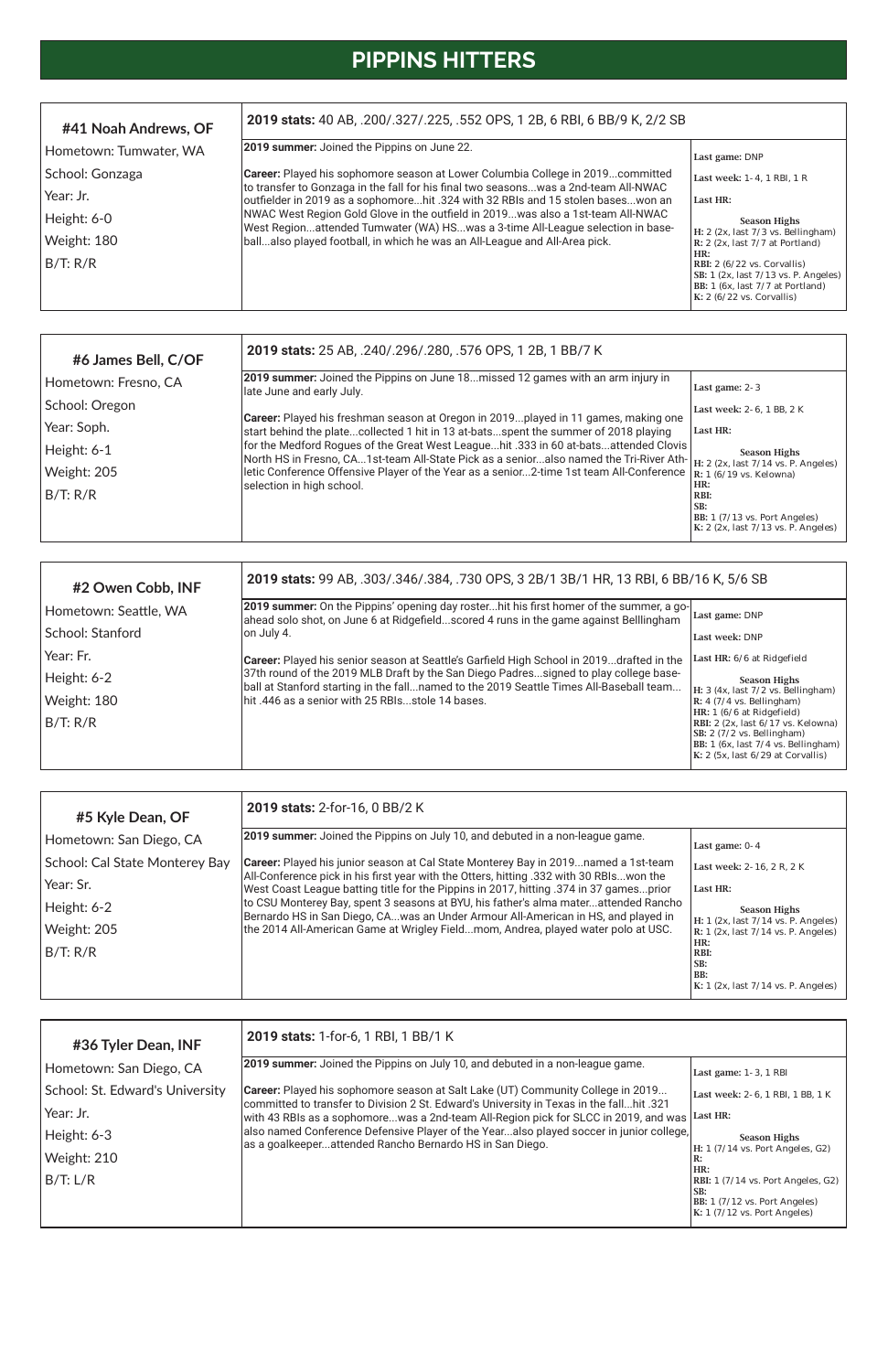| #10 Nick Israel, INF             | 2019 stats: 40 AB, .300/.317/.350, .667 OPS, 2 2B, 4 RBI, 0 BB/5 K, 1/1 SB                                                                                                                                               |                                       |
|----------------------------------|--------------------------------------------------------------------------------------------------------------------------------------------------------------------------------------------------------------------------|---------------------------------------|
| Hometown: Henderson, NV          | 2019 summer: Joined the Pippins on June 24singled from both sides of the plate in the<br>4th inning against Bellingham on July 4.                                                                                        | Last game: 1-3                        |
| School: Coll. of Southern Nevada |                                                                                                                                                                                                                          | Last week: 5-12, 1 2B, 3 RBI, 3 R     |
| Year: R-So.                      | <b>Career:</b> Played his redshirt freshman season at the College of Southern Nevada in 2019<br>hit .250 with 8 doubles and 10 RBIs in 2019took a redshirt year as a true freshman at                                    | Last HR:                              |
| Height: 5-10                     | San Diego State in 2018played briefly for the Port Angeles Lefties in the summer of<br>2018, appearing in 7 games and going 2-for-5 at the plateattended Bishop Gorman HS in H: 3 (7/4 vs. Bellingham)<br>Las Vegas, NV. | <b>Season Highs</b>                   |
| Weight: 180                      |                                                                                                                                                                                                                          | $R: 2$ (7/13 vs. Port Angeles)<br>HR: |
| B/T: S/R                         |                                                                                                                                                                                                                          | RBI: 2 (7/13 vs. Port Angeles)        |
|                                  |                                                                                                                                                                                                                          | SB: 1 (7/13 vs. Port Angeles)<br>BB:  |

| #16 Nick DiCarlo, INF    | 2019 stats: 28 AB, .214/.395/.214, .609, 4 RBI, 4 BB/5 K, 2/2 SB                                                                                                                 |                                                                                                                              |
|--------------------------|----------------------------------------------------------------------------------------------------------------------------------------------------------------------------------|------------------------------------------------------------------------------------------------------------------------------|
| Hometown: Scottsdale, AZ | <b>2019 summer:</b> Joined the Pippins on July 2.                                                                                                                                | Last game: $1-2$ , $2$ HBP                                                                                                   |
| School: Cal Poly         | Career: Played his sophomore season at Cal Poly in 2019hit .254 as the Mustangs' ev-<br>eryday third basemanplayed for the Pippins in 2018, hitting .260 with 13 extra-base hits | Last week: 1-8. 2 RBI. 1 BB. 2 HBP                                                                                           |
| Year: Jr.                | in 150 at-batsattended Arcadia HS in Phoenix, Arizonawas a 1st-team All-City pick at                                                                                             | Last HR:                                                                                                                     |
| Height: 6-2              | Arcadia, also earning All-Section and All-State honors.                                                                                                                          | <b>Season Highs</b>                                                                                                          |
| Weight: 190              |                                                                                                                                                                                  | H: 2 (2x, last 7/4 vs. Bellingham)<br>$\mathbb{R}: 2(7/4 \text{ vs. Bellingham})$                                            |
| B/T: R/R                 |                                                                                                                                                                                  | l HR:<br> RBI: 2 (7/4 vs. Bellingham) <br>SB: 2 (7/4 vs. Bellingham)<br>BB: 2 (7/4 vs. Bellingham)<br>K: 2 (7/5 at Portland) |

| #7 Brady Hormel, INF | 2019 stats: 37 AB, .243/.417/.270, .687 OPS, 1 2B, 5 RBI, 11 BB/11 K, 0/1 SB                                                                                                                                  |                                                                                              |
|----------------------|---------------------------------------------------------------------------------------------------------------------------------------------------------------------------------------------------------------|----------------------------------------------------------------------------------------------|
| Hometown: Clovis, CA | 2019 summer: Joined the Pippins on June 28 in Corvalliswas the emergency catcher on<br>July 4 against Bellingham, his first time catching since Little League.                                                | Last game: 0-3, 1 BB, 1 K                                                                    |
| School: Nevada       |                                                                                                                                                                                                               | Last week: 3-13. 1 RBI, 3 BB, 2 R                                                            |
| Year: Fr.            | <b>Career:</b> Played his senior season at Buchanan HS in Clovis, Calif., in 2019signed to play<br>college baseball at Nevada in the fall1st-team All-League pick as a senior in high school $\vert$ Last HR: |                                                                                              |
| Height: 5-10         | lin 2019.                                                                                                                                                                                                     | <b>Season Highs</b>                                                                          |
| Weight: 185          |                                                                                                                                                                                                               | $H: 2 (6/29$ at Corvallis)<br>$\mathbb{R}: 1 \times 1$ (3x, last 7/13 vs. P. Angeles)<br>HR: |
| B/T: L/R             |                                                                                                                                                                                                               | RBI: $1$ (5x, last $7/14$ vs. P. Angeles)<br>SB:                                             |
|                      |                                                                                                                                                                                                               | BB: 2 (3x, last 7/5 at Portland)<br>K: 3 (6/30 at Corvallis)                                 |

| #17 Greg Fuchs, OF          | 2019 stats: 28 AB, .143/.351/.143, .494 OPS, 2 RBI, 9 BB/10 K, 0/1 SB                                                                                                                          |                                                                                                                                |
|-----------------------------|------------------------------------------------------------------------------------------------------------------------------------------------------------------------------------------------|--------------------------------------------------------------------------------------------------------------------------------|
| Hometown: Mercer Island, WA | <b>2019 summer:</b> Joined the Pippins on June 17.                                                                                                                                             | Last game: DNP                                                                                                                 |
| School: Oregon State        | <b>Career:</b> Played his freshman season at Oregon State in 2019saw action in 30 games as<br>a true freshman, collecting 5 hits in 30 at-batsin his first collegiate at-bat, hit a pinch-hit, | Last week: 0-2, 2 K                                                                                                            |
| Year: Soph.                 | walk-off, 2-RBI single against New Mexico in Surprise, Arizonaattended Mercer Island                                                                                                           | Last HR:                                                                                                                       |
| Height: 6-0                 | (Wash.) HSnamed to the Seattle Times All-Area team as a high school seniorwas also<br>an All-State and All-League selection.                                                                   | <b>Season Highs</b>                                                                                                            |
| Weight: 192                 |                                                                                                                                                                                                | $H: 2 (6/23 \text{ vs. Corvallis})$<br>$\mathbb{R}$ : 2 (6/23 vs. Corvallis)                                                   |
| B/T: L/R                    |                                                                                                                                                                                                | HR:<br>RBI: 1 (2x, last 6/26 at P. Angeles)<br>SB:<br>BB: $4(6/18 \text{ vs.}$ Kelowna)<br>K: 2 (2x, last 7/12 vs. P. Angeles) |

| #21 Zach Meddings, INF  | 2019 stats: 21 AB, .143/.217/.190, .407 OPS, 1 2B, 2 RBI, 2 BB/7 K                                                                                                              |                                                                                                                                  |
|-------------------------|---------------------------------------------------------------------------------------------------------------------------------------------------------------------------------|----------------------------------------------------------------------------------------------------------------------------------|
| Hometown: Elk Grove, CA | <b>2019 summer:</b> Joined the Pippins on June 28 in Corvallis.                                                                                                                 | Last game: DNP                                                                                                                   |
| l School: Nevada        | Career: Played his senior season at Franklin HS in Elk Grove, Calif., near Sacramento, in                                                                                       | Last week: 0-2, 1 RBI, 1 BB, 1 K                                                                                                 |
| Year: Fr.               | 2019signed to play college baseball at Nevada starting in the falla two-way player in<br>high school, also pitching1st-team All-Metro pick by the Sacramento Bee as a senior in | Last HR:                                                                                                                         |
| Height: 6-2             | l2019.                                                                                                                                                                          | <b>Season Highs</b>                                                                                                              |
| Weight: 185             |                                                                                                                                                                                 | H: $1$ (3x, last $7/4$ vs. Bellingham)<br>$R: 1 (6/29$ at Corvallis)                                                             |
| B/T: R/R                |                                                                                                                                                                                 | HR:<br>RBI: $1$ (2x, last $7/14$ vs. P. Angeles)<br>SB:<br>BB: $1$ (2x, last $7/14$ vs. P. Angeles)<br>K: $2(6/30$ at Corvallis) |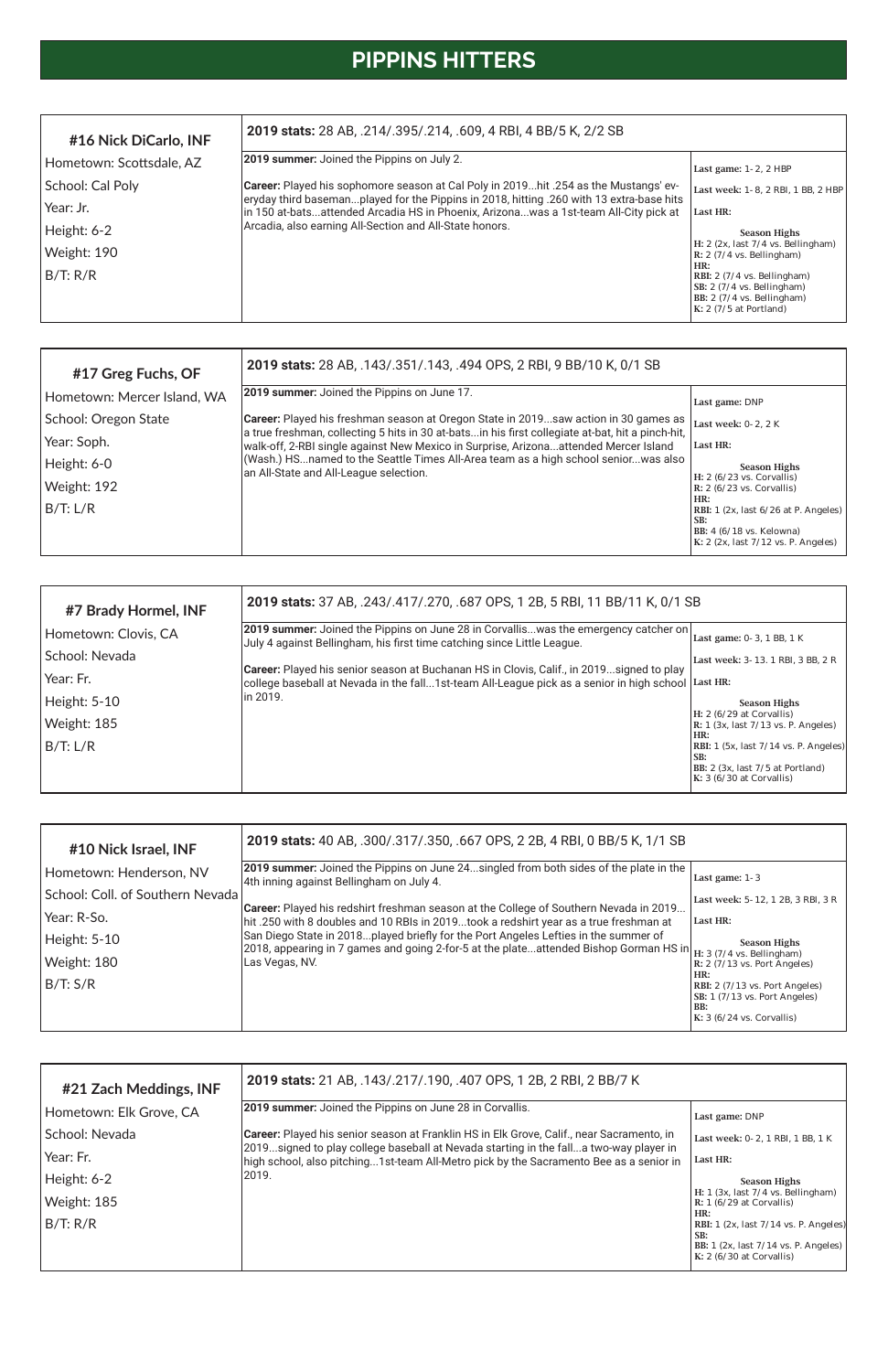| #18 Brian Rice, OF         | 2019 stats: 1-for-6, 0 BB/1 K                                                                                                         |                                          |
|----------------------------|---------------------------------------------------------------------------------------------------------------------------------------|------------------------------------------|
| Hometown: Vancouver, WA    | <b>2019 summer:</b> Joined the Pippins on July 3.                                                                                     | Last game: DNP                           |
| School: Univ. of Jamestown | <b>Career:</b> Played his sophomore season at Mt. Hood Community College in Gresham, OR,                                              | Last week: DNP                           |
| Year: Jr.                  | [in 2019signed to transfer to the University of Jamestown in North Dakota in the fall<br>attended Columbia River HS in Vancouver, WA. | Last HR:                                 |
| Height: 5-10               |                                                                                                                                       | <b>Season Highs</b>                      |
| Weight: 175                |                                                                                                                                       | H: $1(7/3 \text{ vs. Bellingham})$<br>R: |
| B/T: L/L                   |                                                                                                                                       | HR:<br>RBI:                              |
|                            |                                                                                                                                       | SB:<br>BB:                               |

| #3 Eddy Pelc, OF               | 2019 stats: 4-for-14, 1 RBI, 6 BB/5 K, 3/4 SB                                                                                                                      |                                                                                                                                                                  |
|--------------------------------|--------------------------------------------------------------------------------------------------------------------------------------------------------------------|------------------------------------------------------------------------------------------------------------------------------------------------------------------|
| Hometown: Huntington Beach, CA | <b>2019 summer:</b> Joined the Pippins on July 2.                                                                                                                  | Last game: $0-1$ , $1$ K                                                                                                                                         |
| School: San Diego              | Career: Played his senior season at Huntington Beach (Calif.) High School in 2019. was a Last week: 1-5, 1 RBI, 3 BB, 2 K                                          |                                                                                                                                                                  |
| Year: Fr.                      | two-way player in high school, both an outfielder and a left-handed pitchersigned to play<br>college baseball at the University of San Diego starting in the fall. | Last HR:                                                                                                                                                         |
| Height: 5-9                    |                                                                                                                                                                    | <b>Season Highs</b>                                                                                                                                              |
| Weight: 185                    |                                                                                                                                                                    | H: $2(7/5$ at Portland)<br>R: $3(7/4 \text{ vs. Bellingham})$                                                                                                    |
| B/T: L/L                       |                                                                                                                                                                    | HR:<br>RBI: $1(7/14 \text{ vs. Port Angeles}, G1)$<br>SB: $1$ (2x, last $7/12$ vs. P. Angeles)<br>BB: $3(7/4 \text{ vs. Bellingham})$<br>K: $2(7/7$ at Portland) |

| #22 Tanner Parker, INF         | 2019 stats: 111 AB, .279/.302/.405, .707 OPS, 8 2B/2 HR, 17 RBI, 2 BB/18 K, 1/2 SB                                                                                                    |                                                                                                                                                                                            |  |  |  |  |
|--------------------------------|---------------------------------------------------------------------------------------------------------------------------------------------------------------------------------------|--------------------------------------------------------------------------------------------------------------------------------------------------------------------------------------------|--|--|--|--|
| Hometown: Spokane, WA          | <b>2019 summer:</b> On the Pippins' opening day roster.                                                                                                                               | Last game: $0-1$                                                                                                                                                                           |  |  |  |  |
| School: Middle Tennessee State | <b>Career:</b> Played his junior season at Middle Tennessee State in 2019played in 46 games,<br>starting 36, mainly at second basepreviously, spent three years at Yakima Valley Col- | Last week: 0-8, 1 K, 1 SB                                                                                                                                                                  |  |  |  |  |
| Year: Sr.                      | lege, winning the NWAC title with the Yaks in 2016hit .319 as a redshirt sophomore in                                                                                                 | Last HR: 6/19 vs. Kelowna                                                                                                                                                                  |  |  |  |  |
| Height: 5-9                    | 2018played in 28 games last summer with the Cowlitz Black Bearsattended Ferris HS<br>in Spokane, WA1st-team All-League selection as a HS senior.                                      | <b>Season Highs</b>                                                                                                                                                                        |  |  |  |  |
| Weight: 170                    |                                                                                                                                                                                       | H: $3(6/16$ at Bellingham)<br>R: $1(13x, last 7/7 at Portland)$                                                                                                                            |  |  |  |  |
| B/T: L/R                       |                                                                                                                                                                                       | HR: $1$ (2x, last $6/19$ vs. Kelowna)<br><b>RBI:</b> 5 (6/19 vs. Kelowna)<br>SB: $1(6/14$ at Bellingham)<br>BB: $1$ (2x, last $6/14$ at Bellingham)<br>K: $2$ (3x, last $7/7$ at Portland) |  |  |  |  |

| #14 Christian Padilla, OF | 2019 stats: 47 AB, .191/.296/.234, .530 OPS, 2 2B, 3 RBI, 6 BB/17 K                                                                                                                                           |                                                                                                                              |  |  |  |  |
|---------------------------|---------------------------------------------------------------------------------------------------------------------------------------------------------------------------------------------------------------|------------------------------------------------------------------------------------------------------------------------------|--|--|--|--|
| Hometown: Eagle, ID       | 2019 summer: Joined the Pippins for the home-opening series against Wenatchee.                                                                                                                                | Last game: 1-3, 1 K                                                                                                          |  |  |  |  |
| School: Boise State       | Career: Played his sophomore season at Spokane Falls Community College in 2019                                                                                                                                | Last week: 1-4, 2 K                                                                                                          |  |  |  |  |
| Year: Jr.                 | signed to join the upstart Boise State baseball program when the Broncos restart play<br>in the spring of 2020was a 1st-team All-NWAC East Region selection in the outfield in                                | Last HR:                                                                                                                     |  |  |  |  |
| Height: 5-11              | 2019hit .297 with 5 home runs and 32 RBIswas 20-for-21 in stolen basestied for 7th<br>in the NWAC with his 20 stealshit 8 home runs as a freshman, and was named 2nd team $_H: 2$ (2x, last 6/19 vs. Kelowna) | <b>Season Highs</b>                                                                                                          |  |  |  |  |
| Weight: 170               | All-NWAC East Region as a utility playerattended Eagle (ID) HS, in a suburb of Boise.                                                                                                                         | R: $3(6/7 \text{ vs. Wenatchee})$                                                                                            |  |  |  |  |
| B/T: R/R                  |                                                                                                                                                                                                               | HR:<br>RBI: 2 (6/19 vs. Kelowna)<br>SB:<br>BB: $2$ (2x, last $6/22$ vs. Corvallis)<br>K: $4$ (2x, last $7/4$ vs. Bellingham) |  |  |  |  |

| #12 Luke Schwartz, OF    | 2019 stats: 94 AB, .170/.248/.202, .450 OPS, 1 2B/1 3B, 7 RBI, 5 BB/23 K, 2/5 SB                                                                                                          |                                                                                                                                                                        |  |  |  |  |
|--------------------------|-------------------------------------------------------------------------------------------------------------------------------------------------------------------------------------------|------------------------------------------------------------------------------------------------------------------------------------------------------------------------|--|--|--|--|
| Hometown: Phoenix, AZ    | 2019 summer: Joined the Pippins on June 6 in Ridgefield.                                                                                                                                  | Last game: $0-3$ , $1 K$                                                                                                                                               |  |  |  |  |
| School: Western Illinois | <b>Career:</b> Played his sophomore season at Central Arizona College in 2019signed to play<br>at Western Illinois starting in the fallstole 21 bases for Central Arizona in 2019, and 12 | Last week: 5-14, 1 2B, 3 K                                                                                                                                             |  |  |  |  |
| Year: Jr.                | as a freshman in 2018won the Junior College World Series in Grand Junction, CO, with                                                                                                      | Last HR:                                                                                                                                                               |  |  |  |  |
| Height: 5-9              | Central Arizona in 2019attended Desert Vista HS in Phoenix, AZ.                                                                                                                           | <b>Season Highs</b>                                                                                                                                                    |  |  |  |  |
| Weight: 180              |                                                                                                                                                                                           | H: $3(7/12 \text{ vs. Port Angeles})$<br>R: $1$ (4x, last $7/3$ vs. Bellingham)                                                                                        |  |  |  |  |
| B/T: R/R                 |                                                                                                                                                                                           | HR:<br>RBI: $2(6/23 \text{ vs. Corvallis})$<br>SB: $1$ (2x, last $7/12$ v. P. Angeles)<br>BB: $1$ (5x, last $7/7$ at Portland)<br>K: $3$ (2x, last $6/19$ vs. Kelowna) |  |  |  |  |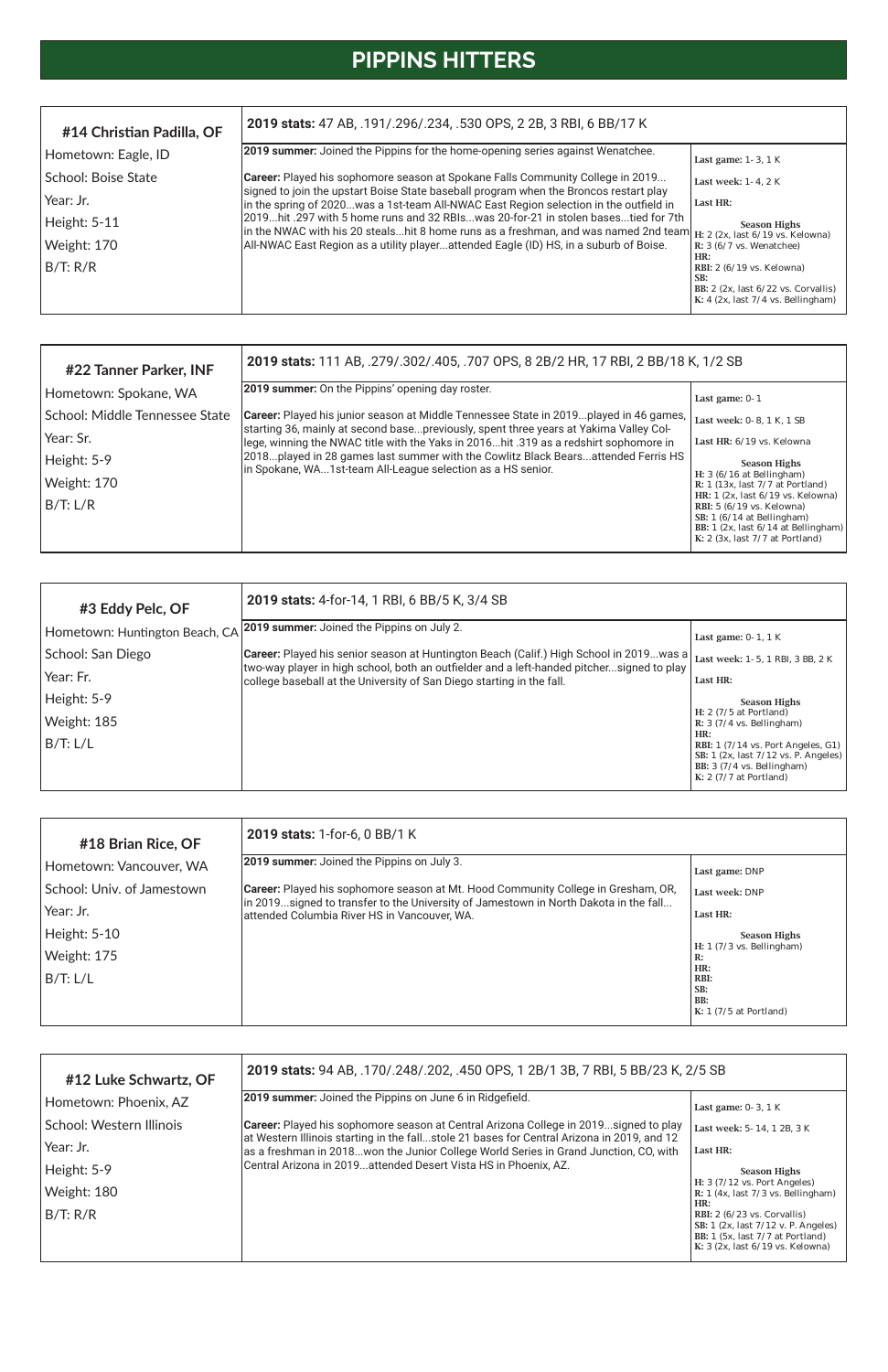| #35 Brett Wells, C     | 2019 stats: 35 AB, .200/.222/.257, .479 OPS, 2 2B, 2 RBI, 1 BB/10 K                                                                                                       |                                                                                       |  |  |  |  |
|------------------------|---------------------------------------------------------------------------------------------------------------------------------------------------------------------------|---------------------------------------------------------------------------------------|--|--|--|--|
| Hometown: Cerritos, CA | <b>2019 summer:</b> Joined the Pippins on June 28 in Corvallis.                                                                                                           | Last game: DNP                                                                        |  |  |  |  |
| School: Cal Poly       | Career: Played his sophomore season at Long Beach City College in 2019signed to<br>transfer to Cal Poly in the fallhit .278 as a sophomore at LBCCspent his freshman year | Last week: 1-6, 1 RBI, 3 K                                                            |  |  |  |  |
| Year: Jr.              | at Dayton in 2018, hitting .211 in 38 at-batsattended Cerritos (CA) HS2nd-team All-CIF                                                                                    | Last HR:                                                                              |  |  |  |  |
| Height: 6-0            | as a senior in 20172016 Area Player of the Year.                                                                                                                          | <b>Season Highs</b>                                                                   |  |  |  |  |
| Weight: 200            |                                                                                                                                                                           | H: 2 (2x, last 7/2 vs. Bellingham)<br>R: $1$ (3x, last $7/14$ vs. P. Angeles)         |  |  |  |  |
| B/T: R/R               |                                                                                                                                                                           | HR:<br>RBI: $1$ (2x, last $7/14$ vs. P. Angeles)<br>SB:<br>BB: 1 (7/2 vs. Bellingham) |  |  |  |  |
|                        |                                                                                                                                                                           | K: $3(6/28$ at Corvallis)                                                             |  |  |  |  |

| #15 Aidan Welch, INF          | 2019 stats: 50 AB, .360/.414/.380, .794 OPS, 1 2B, 5 RBI, 5 BB/10 K, 1/1 SB                                                                               |                                                                                                                                                                                                   |  |  |  |  |
|-------------------------------|-----------------------------------------------------------------------------------------------------------------------------------------------------------|---------------------------------------------------------------------------------------------------------------------------------------------------------------------------------------------------|--|--|--|--|
| Hometown: Seattle, WA         | 2019 summer: Joined the Pippins on June 26 in Port Angeles.                                                                                               | Last game: $1-4$ , $2K$                                                                                                                                                                           |  |  |  |  |
| School: Colorado State-Pueblo | <b>Career:</b> Played his sophomore season at Division 2 Colorado State-Pueblo in 2019hit                                                                 | Last week: 6-15, 4 R, 1 HBP                                                                                                                                                                       |  |  |  |  |
| Year: Jr.                     | .331 with 12 doubles and 40 RBIs as a sophomoretrained at Driveline Baseball in Seattle<br>during the 2018 summerattended Ballard High School in Seattle. | Last HR:                                                                                                                                                                                          |  |  |  |  |
| Height: 6-0                   |                                                                                                                                                           | <b>Season Highs</b>                                                                                                                                                                               |  |  |  |  |
| Weight: 200                   |                                                                                                                                                           | $H: 3 (7/14 \text{ vs. Port Angeles, } G1)$<br>$R: 2 (7/13 \text{ vs. Port Angeles})$                                                                                                             |  |  |  |  |
| B/T: R/R                      |                                                                                                                                                           | HR:<br>RBI: $2$ (2x, last 7/4 vs. Bellingham)<br>SB: $1(7/3 \text{ vs. Bellingham})$<br>BB: $2(7/3 \text{ vs. Bellingham})$<br>K: $2 \left( 4x, \text{last } 7/14 \text{ vs. P. Angeles} \right)$ |  |  |  |  |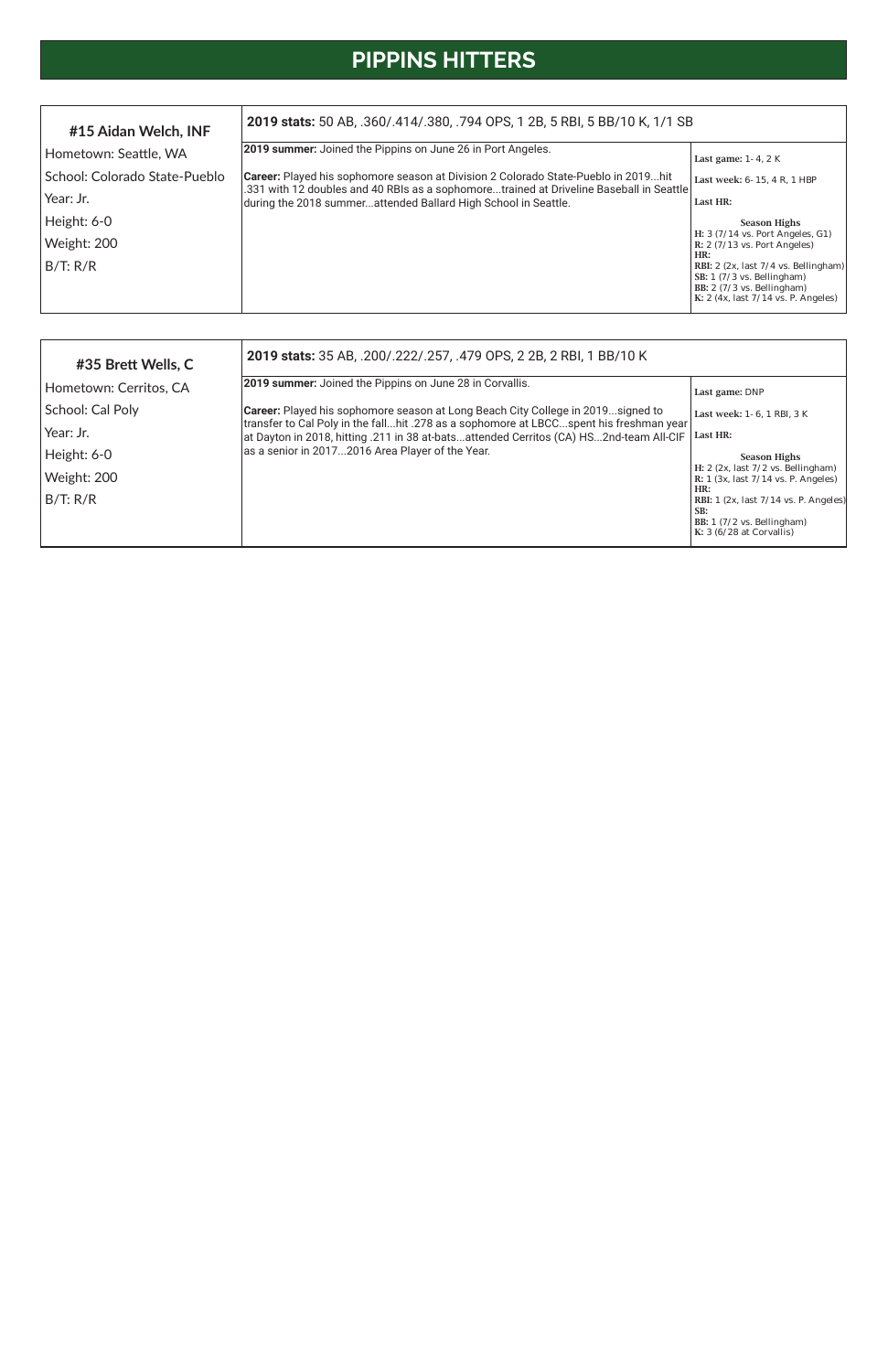### **PIPPINS BATTING: HIGHS AND LOWS**

#### TEAM BATTING

Most runs scored 13 (7/4 vs. Bellingham)<br>Most runs scored, inning 6 (4th, 7/4 vs. Bellingham) Most hits 12 (6x, last 7/3 vs. Bellingham) Most hits, inning<br>Fewest hits (nine inning game)<br> $\begin{array}{r} 6 (2x, last 6th, 6/19 \text{ vs. Kelowna}) \\ 1 (6/24 \text{ vs. Corvallis}) \end{array}$ Fewest hits (nine inning game)<br>Most doubles Most doubles<br>Most doubles, inning<br> $\begin{array}{r} 3 (3x, last 6/19 \text{ vs.} \text{ Kelowna}) \\ 2 (3x, last 6th, 6/19 \text{ vs.} \text{ Kelowna}) \end{array}$ Most doubles, inning 2 (3x, last 6th, 6/19 vs. Kelowna)<br>Most triples 1 (2x, last 7/3 vs. Bellingham) Most triples<br>
Most triples, inning<br>  $1 (2x, last 7/3 vs. Bellingham)$ <br>  $1 (2x, last 8th, 7/3 vs. Bellingham)$ Most triples, inning 1 (2x, last 8th, 7/3 vs. Bellingham)<br>Most home runs 1 (5x, last 6/20 vs. Victoria) Most home runs<br>Most home runs, inning<br> $1 (5x, last 6/20 vs. Victoria)$ <br> $1 (5x, last 1st, 6/20 vs. Victoria)$ Most extra base hits 4 (2x, last 6/19 vs. Kelowna)<br>Most extra base hits, inning 3 (7th, 6/5 at Ridgefield) Most extra base hits, inning Most walks<br>Most walks, inning and the matrix of the 3 (4x, last 4th, 7/4 vs. Bellingham) Most strikeouts 15 (2x, last 6/22 vs. Corvallis)<br>Fewest strikeouts (nine inning game) 3 (7/2 vs. Bellingham) Fewest strikeouts (nine inning game) Fewest walks (nine inning game)  $0$  (2x, last  $6/15$  at Bellingham) Most stolen bases<br>Most stolen bases, inning 2 (2x, last 6th, 7/13 vs. Port Angeles) Most caught stealing 1 (6x, last 7/6 at Portland)<br>Most caught stealing, inning 1 (6x, last 6th, 7/6 at Portland) Most caught stealing, inning<br>Most left on base Fewest left on base (nine inning game)

 (4th,  $7/4$  vs. Bellingham) (5x, last 1st,  $6/20$  vs. Victoria) (4x, last 4th,  $7/4$  vs. Bellingham) (2x, last 6th,  $7/13$  vs. Port Angeles) 14 (6/18 vs. Kelowna)<br>4 (3x, last  $7/13$  vs. Port Angeles)

#### INDIVIDUAL BATTING

Longest home run streak<br>Longest on- base streak

Most runs scored 4 (Owen Cobb, 7/4 vs. Bellingham)<br>Most hits 3 (12x. last Welch. 7/14 vs. Port Angeles. G1) Most hits 3 (12x, last Welch, 7/14 vs. Port Angeles, G1)<br>Most doubles 1 (33x, last Israel and Schwartz, 7/13 vs. Port Angeles) Most doubles 1 (33x, last Israel and Schwartz, 7/13 vs. Port Angeles)<br>Most triples 1 (2x, last Schwartz, 7/3 vs. Bellingham) Most triples 1 (2x, last Schwartz, 7/3 vs. Bellingham)<br>Most home runs 1 (5x, last Gargus, 6/20 vs. Victoria) Most home runs 1 (5x, last Gargus, 6/20 vs. Victoria)<br>Most extra-base hits 2 (2x, last Gargus, 6/20 vs. Victoria) Most extra-base hits 2 (2x, last Gargus, 6/20 vs. Victoria)<br>Most runs batted in 5 (Tanner Parker, 6/19 vs. Kelowna) Most runs batted in 5 (Tanner Parker, 6/19 vs. Kelowna)<br>Most walks 4 (Greg Fuchs, 6/18 vs. Kelowna) Most walks 4 (Greg Fuchs, 6/18 vs. Kelowna) Most strikeouts<br>
Most stolen bases<br>  $2 (2x, last DiCarlo, 7/4 vs. Bellingham)$ Most stolen bases 2 (2x, last DiCarlo, 7/4 vs. Bellingham)<br>Longest hitting streak 12 (Tanner Parker, 6/9-6/23) 12 (Tanner Parker,  $6/9-6/23$ )<br>1 (Many) Longest on- base streak 12 (Tanner Parker, 6/9-6/23)<br>Longest scoring streak 4 (Tanner Parker, 6/14-6/17) 4 (Tanner Parker, 6/14-6/17)

| C: Wells (10), Siracusa (9), Bell (5), Lutz (4), Rando (3), Bramwell (1), Hormel (1) |
|--------------------------------------------------------------------------------------|
| 1B: Cipriano (10), Welch (9), Gargus (7), Cobb (3), T. Dean (2), DiCarlo (1),        |
| Hahn $(1)$                                                                           |
| 2B: Hormel (8), Cobb (6), Parker (6), Davis (5), DeLancey (3), DiCarlo (2)           |
| Israel (1), Lew (1), Welch (1)                                                       |
| <b>3B:</b> DeLancey (6), Lew (6), Bramwell (5), Cobb (5), DiCarlo (4), Israel (3),   |
| Welch (2), Meddings (1), Parker (1)                                                  |
| SS: Parker (21), Cobb (10), DiCarlo (2)                                              |
| <b>LF:</b> Fuchs (8), Gill (7), Padilla (4), Gargus (3), Pelc (3), Meddings (2),     |
| Pittman (2), Andrews (1), K. Dean (1), Padilla (1), Schwartz (1)                     |
| CF: Schwartz (25), Pittman (6), Pelc (2)                                             |
| <b>RF:</b> Andrews (12), Padilla (8), Meddings (4), K. Dean (2), Gargus (2),         |
| Schwartz (2), Fuchs (1), Rice (1), Youngbrandt (1)                                   |
|                                                                                      |

|                      | Solo | $\overline{2R}$ | 3R | GS | Multi | Last |
|----------------------|------|-----------------|----|----|-------|------|
| Daniel Cipriano      |      |                 |    |    |       | 6/5  |
| Owen Cobb            |      |                 |    |    |       | 6/6  |
| <b>Henry Gargus</b>  |      |                 |    |    |       | 6/20 |
| <b>Tanner Parker</b> |      |                 |    |    |       | 6/19 |

# **PIPPINS HOME RUN TRACKER**

### **BATTING ORDER PLACEMENT**

|                 | 1              | $\overline{\mathbf{2}}$ | 3              | 4              | 5              | 6              | 7              | 8              | 9              |  |
|-----------------|----------------|-------------------------|----------------|----------------|----------------|----------------|----------------|----------------|----------------|--|
| Andrews         |                | $\overline{4}$          |                |                | $\overline{2}$ | $\overline{4}$ | $\overline{2}$ |                | $\mathbf{1}$   |  |
| Bell            |                |                         |                | $\overline{2}$ | $\overline{2}$ | $\mathbf 1$    |                | $\overline{2}$ |                |  |
| <b>Bramwell</b> |                | $\mathbf{1}$            | $\mathbf{1}$   | $\mathbf{1}$   | $\overline{2}$ |                |                |                |                |  |
| Cipriano        |                |                         | 8              | $\overline{2}$ | $\overline{2}$ |                |                |                |                |  |
| Cobb            | $\overline{2}$ | $\overline{7}$          | $\mathbf{1}$   |                | $\overline{4}$ | 8              | $\overline{2}$ |                | $\overline{2}$ |  |
| Davis           |                |                         |                |                |                |                | $\overline{2}$ | $\mathbf{1}$   | $\overline{2}$ |  |
| K. Dean         |                |                         | $\overline{4}$ |                |                |                |                |                |                |  |
| T. Dean         |                |                         |                |                |                | $\mathbf 1$    | $\mathbf{1}$   |                |                |  |
| DeLancey        |                |                         |                | 3              |                |                | $\overline{4}$ | $\mathbf{1}$   | $\mathbf{1}$   |  |
| DiCarlo         | 3              | $\,1\,$                 | $\overline{4}$ |                |                | $\mathbf{1}$   |                |                |                |  |
| Fuchs           |                |                         | 3              | $\overline{2}$ | $\overline{4}$ |                | $\mathbf{1}$   |                |                |  |
| Gargus          |                |                         | 3              | 9              | $\overline{2}$ |                |                |                |                |  |
| Gill            |                |                         |                |                |                | $\mathbf{1}$   | $\overline{4}$ | $\mathbf{1}$   | $\mathbf{1}$   |  |
| Hahn            |                |                         |                |                |                | $\overline{2}$ | $\mathbf{1}$   | $\mathbf{1}$   |                |  |
| Hormel          |                | 3                       | $\overline{2}$ | $\mathbf{1}$   | 5              |                |                |                | $\mathbf{1}$   |  |
| Israel          |                |                         |                |                | $\overline{2}$ | $\overline{2}$ | $\overline{2}$ | $\overline{2}$ | $\mathbf{1}$   |  |
| Lew             |                | 5                       | $\overline{2}$ |                |                |                |                |                |                |  |
| Lutz            |                |                         |                |                |                | $\mathbf{1}$   | $\mathbf 1$    | $\sqrt{2}$     |                |  |
| Magrisi         |                |                         |                |                | $\overline{2}$ |                |                | $\mathbf{1}$   |                |  |
| Meddings        |                |                         |                |                |                | $\mathbf{1}$   | $\mathbf{1}$   | $\overline{2}$ | $\overline{2}$ |  |
| Parker          | 17             | 3                       |                |                |                | 3              | $\mathbf{1}$   |                | 3              |  |
| Padilla         | 5              |                         |                |                |                | 3              |                | 5              | $\mathbf{1}$   |  |
| Pelc            |                | $\mathbf 1$             |                |                |                |                | $\mathbf 1$    |                | 3              |  |
| Pittman         | 6              | $\mathbf{1}$            |                |                |                | $\mathbf{1}$   |                |                |                |  |

| Rando       |   |              | 4 | 2              |   |                | 1            |   |   |
|-------------|---|--------------|---|----------------|---|----------------|--------------|---|---|
| Rice        |   | $\mathbf{1}$ |   |                |   |                |              |   |   |
| Schwartz    |   | 5            |   |                |   | $\overline{4}$ | 8            | 2 | 9 |
| Siracusa    |   |              |   |                |   |                |              | 6 | 3 |
| Welch       | 1 |              | 1 | 9              | 2 |                |              | 1 | 1 |
| Wells       |   |              |   |                |   |                | $\mathbf{1}$ | 6 | 2 |
| Youngbrandt |   |              |   | $\overline{2}$ | 3 |                |              |   |   |

## **STARTS BY POSITION**

### **PIPPINS BATTING: HIGHS AND LOWS**

#### TEAM MISCELLANOUS

Most errors<br>
Most errors, inning<br>
Most errors, inning<br>  $\begin{array}{r} 5 \ (6/23 \text{ vs. Corvallis}) \\ 4 \ (8th, 6/23 \text{ vs. Corvallis}) \end{array}$ Most errors, inning<br>
Longest errorless streak<br>  $13 \text{ innings (3rd, 6/9-6th, 6/12)}$ Most errors by both teams<br>
Most errors by both teams, inning<br>  $\begin{array}{r} 8 (6/22 \text{ vs. Corvallis}) \\ 4 (8, 6/23 \text{ vs. Corvallis}) \end{array}$ Most errors by both teams, inning<br>Largest crowd, home Largest crowd, home 1,710 (6/7 vs. Wenatchee)<br>Largest crowd, away 2,093 (7/7 at Portland) Largest crowd, away 2,093 (7/7 at Portland)<br>
Smallest crowd, home 611 (6/17 vs. Kelowna) Smallest crowd, home 611 (6/17 vs. Kelowna)<br>Smallest crowd, away 611 (6/17 vs. Kelowna) Longest winning streak 4 (2x, last 7/2-7/5)<br>
Longest home winning streak 4 (6/7-6/12) Longest home winning streak 4 (6/7-6/12)<br>
Longest road winning streak 2 (6/4-6/5) Longest road winning streak 2 (6/4-6/5)<br>
Longest losing streak 2 (6/20-6/30) Longest losing streak 9 (6/20-6/30)<br>
Longest home losing streak 4 (6/20-6/30) Longest home losing streak 4 (6/20-6/30)<br>
Longest road losing streak 9 (6/6-7/4) Longest road losing streak<br>Most double plays turned Most double plays turned by opponent

13 innings (3rd, 6/9-6th, 6/12)<br>8 (6/22 vs. Corvallis) 1,072 (6/30 at Corvallis)<br>4 (2x, last  $7/2 - 7/5$ ) 2 (3x, last  $6/28$  at Corvallis)<br>2 (4x, last  $7/3$  vs. Bellingham)

| Longest game, innings           | 10 $(7/6$ at Portland)                       |
|---------------------------------|----------------------------------------------|
| Longest game, time              | $3:29$ (6/23 vs. Corvallis)                  |
| Longest nine inning game, time  | $3:29$ (6/23 vs. Corvallis)                  |
| Shortest nine inning game, time | $2:06(6/6$ at Ridgefield                     |
| Largest winning margin          | $9(7/4 \text{ vs. Bellingham})$              |
| Largest losing margin           | $17(6/16$ at Bellingham)                     |
| Largest comeback victory        | $3(3-0, B2nd, 6/5$ at Ridgefield             |
| Largest blown lead in loss      | $2 (2x, last 4-2, B2nd, 6/22 vs. Corvallis)$ |

|  |  |  |  | 0 1 2 3 4 5 6 7 8 9 10+                     |  |
|--|--|--|--|---------------------------------------------|--|
|  |  |  |  | 0-2 1-7 0-3 0-1 4-4 3-0 1-1 1-1 1-0 1-0 2-0 |  |

| <b>RECORD BY RUNS SCORED</b> |
|------------------------------|
|                              |

|  | 0 1 2 3 4 5 6 7 8 9 10+                                           |  |  |  |  |
|--|-------------------------------------------------------------------|--|--|--|--|
|  | $2-0$ $2-0$ $3-2$ $4-3$ $2-3$ $0-3$ $0-0$ $0-3$ $0-0$ $0-1$ $0-5$ |  |  |  |  |

| <b>RECORD BY OPPONENT'S RUNS SCORED</b> |  |
|-----------------------------------------|--|
|                                         |  |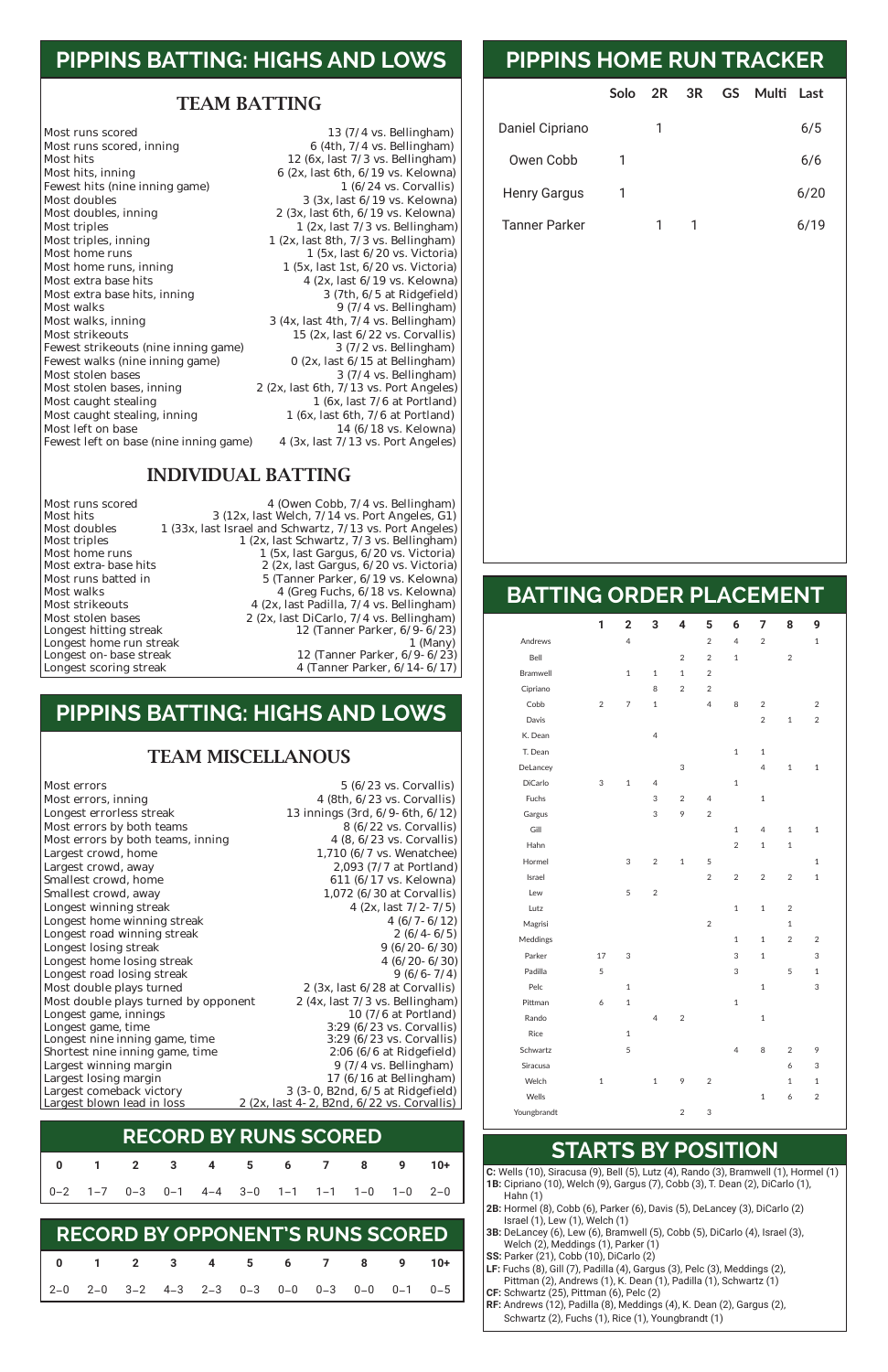| <b>DESIGNATED HITTING</b> |                |                |                |      |              |             |           |              |                |                |
|---------------------------|----------------|----------------|----------------|------|--------------|-------------|-----------|--------------|----------------|----------------|
|                           | <b>Starts</b>  | <b>Hits</b>    | AB             | Avg. | 2B           | 3B          | <b>HR</b> | <b>RBI</b>   | <b>BB</b>      | К              |
| James Bell                | 2              | $\overline{2}$ | $\overline{7}$ | .285 | $\mathbf{1}$ | $\Omega$    | $\Omega$  | 0            | $\mathbf 0$    | $\overline{2}$ |
| Daniel Cipriano           | $\overline{2}$ | $\mathbf{1}$   | $\overline{7}$ | .143 | $\mathbf 0$  | $\Omega$    | $\Omega$  | $\mathbf{1}$ | $\mathbf{1}$   | 1              |
| Owen Cobb                 | 1              | 3              | $\overline{4}$ | .750 | $\mathbf{1}$ | $\Omega$    | $\Omega$  | 1            | $\Omega$       | $\Omega$       |
| Kyle Dean                 | $\mathbf{1}$   | $\mathbf{1}$   | $\overline{4}$ | .250 | $\mathbf 0$  | $\Omega$    | $\Omega$  | 0            | $\Omega$       | 1              |
| <b>Ty DeLancey</b>        | 1              | $\overline{2}$ | 3              | .667 | $\mathbf 0$  | $\Omega$    | $\Omega$  | 1            | $\Omega$       | $\mathbf{1}$   |
| Greg Fuchs                | 1              | $\Omega$       | $\overline{2}$ | .000 | $\mathbf 0$  | $\Omega$    | $\Omega$  | $\Omega$     | $\Omega$       | 2              |
| Henry Gargus              | 2              | $\overline{2}$ | 8              | .250 | $\mathbf 0$  | $\Omega$    | $\Omega$  | $\mathbf{1}$ | $\mathbf{1}$   | 2              |
| Josh Hahn                 | 3              | $\Omega$       | $\overline{7}$ | .000 | $\mathbf 0$  | $\Omega$    | $\Omega$  | 0            | $\overline{2}$ | $\overline{2}$ |
| <b>Brady Hormel</b>       | 3              | 1              | 8              | .125 | $\mathbf 0$  | $\Omega$    | $\Omega$  | 0            | 3              | 4              |
| Nick Israel               | 4              | $\overline{7}$ | 17             | .412 | $\mathbf{1}$ | $\Omega$    | $\Omega$  | $\mathbf{1}$ | $\Omega$       | $\Omega$       |
| <b>Tyler Rando</b>        | 4              | $\mathbf{1}$   | 11             | .090 | $\mathbf{1}$ | $\Omega$    | $\Omega$  | 0            | 1              | $\overline{2}$ |
| Scott Youngbrandt         | $\overline{4}$ | 3              | 15             | .200 | $\mathbf{1}$ | $\Omega$    | $\Omega$  | $\Omega$     | $\overline{2}$ | 4              |
| Aidan Welch               | $\mathbf{1}$   | $\mathbf{1}$   | $\overline{4}$ | .250 | $\mathbf 0$  | $\mathbf 0$ | $\Omega$  | 0            | $\mathbf 0$    | $\overline{2}$ |

| <b>WALK-OFF WINS/LOSSES</b> |                 |                    |                   |       |         |  |  |  |  |  |  |
|-----------------------------|-----------------|--------------------|-------------------|-------|---------|--|--|--|--|--|--|
| Date                        | Opponent        | <b>Batter</b>      | <b>Type</b>       | Inn.  | Score   |  |  |  |  |  |  |
| 6/26                        | at Port Angeles | <b>Ethan Groff</b> | <b>RBI Single</b> | B7th  | $5 - 4$ |  |  |  |  |  |  |
| 7/6                         | at Portland     | John Arndorfer     | <b>RBI Single</b> | B10th | $2 - 1$ |  |  |  |  |  |  |
|                             |                 |                    |                   |       |         |  |  |  |  |  |  |
|                             |                 |                    |                   |       |         |  |  |  |  |  |  |
|                             |                 |                    |                   |       |         |  |  |  |  |  |  |
|                             |                 |                    |                   |       |         |  |  |  |  |  |  |
|                             |                 |                    |                   |       |         |  |  |  |  |  |  |
|                             |                 |                    |                   |       |         |  |  |  |  |  |  |
|                             |                 |                    |                   |       |         |  |  |  |  |  |  |
|                             |                 |                    |                   |       |         |  |  |  |  |  |  |
|                             |                 |                    |                   |       |         |  |  |  |  |  |  |
|                             |                 |                    |                   |       |         |  |  |  |  |  |  |

| <b>PINCH HITTING</b> |                |              |                |       |             |             |             |              |                |             |  |
|----------------------|----------------|--------------|----------------|-------|-------------|-------------|-------------|--------------|----------------|-------------|--|
|                      | Gms            | <b>Hits</b>  | AB             | Avg.  | 2B          | 3B          | <b>HR</b>   | <b>RBI</b>   | К              | <b>BB</b>   |  |
| Noah Andrews         | 1              | $\mathbf{1}$ | $\mathbf{1}$   | 1.000 | $\mathbf 0$ | $\Omega$    | $\mathbf 0$ | $\Omega$     | $\mathbf 0$    | $\mathbf 0$ |  |
| James Bell           | 1              | $\mathbf 0$  | $\mathbf{1}$   | .000  | $\mathbf 0$ | $\circ$     | $\mathbf 0$ | 0            | $\mathbf 0$    | $\mathbf 0$ |  |
| Owen Cobb            | $\overline{2}$ | $\mathbf{1}$ | 3              | .333  | $\mathbf 0$ | $\circ$     | $\mathbf 0$ | $\mathbf{1}$ | $\Omega$       | $\mathbf 0$ |  |
| <b>Ty DeLancey</b>   | 3              | $\Omega$     | 2              | .000  | $\mathbf 0$ | $\Omega$    | $\mathbf 0$ | $\Omega$     | $\overline{2}$ | 1           |  |
| Josh Hahn            | 4              | $\Omega$     | $\overline{4}$ | .000  | $\mathbf 0$ | $\Omega$    | $\mathbf 0$ | $\Omega$     | $\overline{2}$ | $\Omega$    |  |
| <b>Brady Hormel</b>  | 1              | $\mathbf 0$  | $\mathbf{1}$   | .000  | $\mathbf 0$ | $\mathbf 0$ | $\mathbf 0$ | 0            | $\mathbf{1}$   | $\mathbf 0$ |  |
| Nick Israel          | $\overline{2}$ | $\Omega$     | $\overline{2}$ | .000  | $\mathbf 0$ | $\Omega$    | $\mathbf 0$ | $\Omega$     | $\Omega$       | $\mathbf 0$ |  |
| Henry Gargus         | $\mathbf{1}$   | $\mathbf 0$  | $\mathbf{1}$   | .000  | $\mathbf 0$ | $\circ$     | $\mathbf 0$ | $\mathsf{O}$ | $\mathbf{1}$   | 0           |  |
| Christian Padilla    | $\overline{2}$ | $\mathbf{1}$ | $\overline{2}$ | .500  | $\mathbf 0$ | $\Omega$    | $\mathbf 0$ | $\Omega$     | $\mathbf{1}$   | $\Omega$    |  |
| <b>Tanner Parker</b> | 1              | $\mathbf 0$  | $\mathbf{1}$   | .000  | $\mathbf 0$ | $\circ$     | $\mathbf 0$ | $\mathsf{O}$ | $\mathbf{1}$   | $\mathbf 0$ |  |
| <b>Eddy Pelc</b>     | 3              | $\Omega$     | 3              | .000  | $\mathbf 0$ | $\Omega$    | $\mathbf 0$ | $\mathsf{O}$ | $\overline{2}$ | 0           |  |
| <b>Brian Rice</b>    | 1              | $\Omega$     | $\overline{2}$ | .000  | $\mathbf 0$ | $\Omega$    | $\mathbf 0$ | $\Omega$     | $\mathbf{1}$   | 0           |  |
| Luke Schwartz        | 1              | $\mathbf 0$  | $\mathbf{1}$   | .000  | 0           | $\mathbf 0$ | $\mathbf 0$ | 0            | $\mathbf{1}$   | 0           |  |

| <b>CATCHER'S STATISTICS</b> |
|-----------------------------|
|-----------------------------|

|                         | Gms            | <b>Starts</b> | IP   | <b>SB</b> | <b>SBA</b>     | CS.            | CS%  | <b>PB</b>    | Е            | <b>WP</b> |
|-------------------------|----------------|---------------|------|-----------|----------------|----------------|------|--------------|--------------|-----------|
| James Bell              | 5              | 5             | 42.0 | 9         | 10             | $\mathbf{1}$   | 10.0 | 2            | $\Omega$     | 3         |
| <b>Spencer Bramwell</b> | 1              | $\mathbf{1}$  | 9.0  | 1         | 3              | $\overline{2}$ | 33.3 | $\mathbf{1}$ | 0            | 2         |
| <b>Brady Hormel</b>     | 1              | $\mathbf{1}$  | 9.0  | 2         | $\overline{2}$ | $\mathsf{O}$   | 0.0  | 2            | 0            | 2         |
| Justin Lutz             | 5              | 4             | 37.0 | 8         | 10             | $\overline{2}$ | 20.0 | $\mathbf{1}$ | 1            | 4         |
| <b>Tyler Rando</b>      | $\overline{4}$ | 3             | 31.0 | 19        | 22             | 3              | 13.6 | $\mathbf{1}$ | 1            | 4         |
| Korrey Siracusa         | 10             | 9             | 74.0 | 8         | 9              | $\mathbf{1}$   | 11.1 | 7            | 0            | 7         |
| <b>Brett Wells</b>      | 10             | 10            | 88.0 | 16        | 25             | 9              | 36.0 | 2            | $\mathbf{1}$ | 9         |
|                         |                |               |      |           |                |                |      |              |              |           |
|                         |                |               |      |           |                |                |      |              |              |           |
|                         |                |               |      |           |                |                |      |              |              |           |

# PIPPINS HISTORY: THE LAST TIME IT HAPPENED...

#### **BATTING**

#### **PITCHING**

#### **MISCELLANEOUS**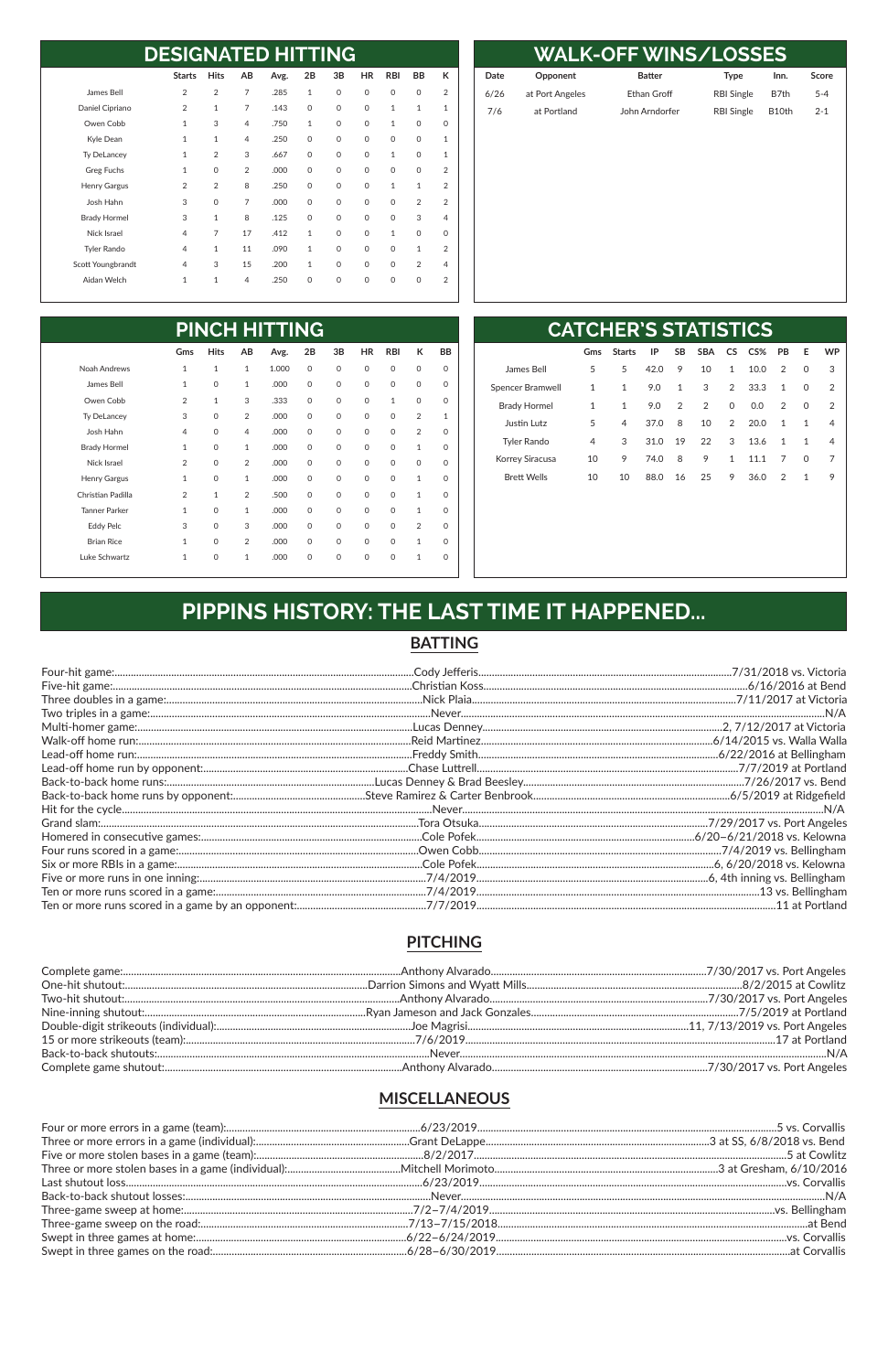| #              | <b>DATE</b>                               | OPP.            | W/L | <b>Score</b> | <b>WP</b>                | <b>LP</b>                                 | <b>SV</b>                | Att.  | Time | Rec.      |
|----------------|-------------------------------------------|-----------------|-----|--------------|--------------------------|-------------------------------------------|--------------------------|-------|------|-----------|
| 1              | 6/4                                       | at Ridgefield   | W   | $4 - 3$      | Mark Woinarowicz (1-0)   | Spencer Andersen (0-1)<br>Joe Magrisi (1) |                          | N/A   | 2:40 | $1 - 0$   |
| $\overline{2}$ | 6/5                                       | at Ridgefield   | W   | $10 - 3$     | Nick Brown $(1-0)$       | Eli Shubert $(0-1)$                       |                          | N/A   | 3:08 | $2 - 0$   |
| 3              | 6/6                                       | at Ridgefield   | L   | $2 - 3$      | Cameron Repetti (1-0)    | Mark Woinarowicz (1-1)                    |                          | N/A   | 2:06 | $2 - 1$   |
| 4              | 6/7                                       | Wenatchee       | W   | $4 - 1$      | Joe Magrisi (1-0)        | Gavin Gorrell (0-1)<br>Ayden Adams (1)    |                          | 1,710 | 2:28 | $3 - 1$   |
| 5              | 6/8                                       | Wenatchee       | W   | $8 - 3$      | Cameron Liss (1-0)       | Cameron Sommer (0-1)                      |                          | 1,415 | 2:19 | $4 - 1$   |
| 6              | 6/9                                       | Wenatchee       | W   | $4 - 2$      | Scott Youngbrandt (1-0)  | Keegan Romig (0-1)                        | Jack Gonzales (1)        | 847   | 2:22 | $5 - 1$   |
| 7              | 6/12                                      | Victoria        | W   | $4 - 2$      | Mark Woinarowicz (2-1)   | Aaron Celestino (1-1)                     |                          | 695   | 2:08 | $6 - 1$   |
| 8              | 6/13                                      | Victoria        | L   | $3 - 5$      | Joseph Brandon (2-0)     | Nick Brown $(1-1)$                        | Matt Amrhein (3)         | 829   | 3:08 | $6 - 2$   |
| 9              | 6/14                                      | at Bellingham   | L   | $6 - 7$      | Jimmy Chatfield (1-0)    | Ayden Adams (0-1)                         |                          | N/A   | 2:36 | $6 - 3$   |
| 10             | 6/15                                      | at Bellingham   | L   | $1 - 3$      | Nick Proctor (2-0)       | Darius Garcia (0-1)                       | Bryce Moyle (1)          | N/A   | 2:15 | $6 - 4$   |
| 11             | 6/16                                      | at Bellingham   | L   | $2 - 19$     | Tate Dearing $(1-0)$     | Dylan Barkley (0-1)                       |                          | 2,090 | 2:51 | $6 - 5$   |
| 12             | 6/17                                      | Kelowna         | W   | $6 - 4$      | Mark Woinarowicz (3-1)   | Jonathan Clark (0-2)                      | Nick Brown (1)           | 611   | 2:25 | $7 - 5$   |
| 13             | 6/18                                      | Kelowna         | L   | $0 - 3$      | Nick Nygard $(1-0)$      | Ryan Jameson (0-1)                        |                          | N/A   | 2:53 | $7 - 6$   |
| 14             | 6/19                                      | Kelowna         | W   | $9 - 4$      | A.J. Wood (1-0)          | lan Turner $(0-2)$                        |                          | 736   | 2:52 | $8 - 6$   |
| 15             | 6/20                                      | Victoria        | L   | $4 - 13$     | Zac Horne $(1-0)$        | Darius Garcia (0-2)                       |                          |       | 3:02 | $8 - 7$   |
| 16             | 6/22                                      | Corvallis       | L   | $4 - 7$      | Timothy Josten (2-1)     | Alex Williams (1)<br>Dylan Barkley (0-2)  |                          | 1,130 | 3:12 | $8 - 8$   |
| 17             | 6/23                                      | Corvallis       | L   | $7 - 10$     | Tevita Gerber (2-1)      | A.J. Wood (1-1)<br>Kevin West (1)         |                          | 677   | 3:29 | $8 - 9$   |
| 18             | 6/24                                      | Corvallis       | L   | $0 - 11$     | Chase Watkins $(1-0)$    | Mark Woinarowicz (3-2)                    |                          | 616   | 2:32 | $8 - 10$  |
|                | 6/25                                      | at Port Angeles |     |              | Postponed due to rain    | Rescheduled for June 26                   |                          |       |      |           |
| 19             | 6/26(1)                                   | at Port Angeles | L   | $1 - 4(7)$   | Frankie Scalzo (3-1)     | Mark Finkelnburg (0-1)                    |                          | N/A   | 1:45 | $8 - 11$  |
| 20             | 6/26(2)                                   | at Port Angeles | L   | $4-5(7)$     | A.C. Chavez $(1-1)$      | Nick Brown $(1-2)$                        |                          | N/A   | 2:16 | $8 - 12$  |
|                | 6/27                                      | at Port Angeles |     |              | Postponed due to rain    | Rescheduled for July 14                   |                          |       |      |           |
| 21             | 6/28                                      | at Corvallis    | L   | $2 - 5$      | Jackson Arnsdorf (3-1)   | Ryan Jameson (0-2)                        | Alex Williams (2)        |       | 2:32 | $8 - 13$  |
| 22             | 6/29                                      | at Corvallis    | L   | $1 - 7$      | Colton Meyer (1-0)       | Mark Woinarowicz (3-3)                    |                          | 1,514 | 2:34 | $8 - 14$  |
| 23             | 6/30                                      | at Corvallis    | L.  | $1 - 9$      | Tevita Gerber (3-1)      | Darius Garcia (0-3)                       | Trace Hokkanen (1)       | 1,072 | 2:55 | $8 - 15$  |
| 24             | 7/2                                       | Bellingham      | W   | $5 - 0$      | Mark Finkelnburg $(1-1)$ | Matthew Henckel (1-1)                     |                          | 698   | 2:22 | $9 - 15$  |
| 25             | 7/3                                       | Bellingham      | W   | $5 - 3$      | Tyler Frazier $(1-0)$    | Cody Jensen (1-1)                         | Trystan Vrieling (1)     | 1,424 | 2:32 | $10 - 15$ |
| 26             | 7/4                                       | Bellingham      | W   | $13 - 4$     | Darius Garcia (1-3)      | Cole Tucker (1-1)                         |                          | 777   | 3:22 | $11 - 15$ |
|                | <b>END</b><br><b>HALF</b><br><b>FIRST</b> |                 |     |              |                          |                                           |                          |       |      |           |
| 27             | 7/5                                       | at Portland     | W   | $1 - 0$      | Jack Gonzales (1-0)      | Nicolas Lopez (1-1)                       |                          | N/A   | 3:01 | $12 - 15$ |
| 28             | 7/6                                       | at Portland     | L   | $1 - 2(10)$  | Joey Morris (1-1)        | Trystan Vrieling (0-1)                    |                          | 2,012 | 2:53 | $12 - 16$ |
| 29             | 7/7                                       | at Portland     | L   | $4 - 11$     | Michael Perzan (3-0)     | Nick Brown $(1-3)$                        |                          | 2,093 | 3:14 | $12 - 17$ |
| 30             | 7/12                                      | Port Angeles    | L   | $1 - 4$      | Michael Buchanan (1-1)   | Ryan Jameson (0-3)                        |                          | 1,392 | 3:13 | $12 - 18$ |
| 31             | 7/13                                      | Port Angeles    | W   | $7 - 1$      | Joe Magrisi (2-0)        | Tyler Tan $(1-1)$                         | 739                      |       | 2:19 | $13 - 18$ |
| 32             | 7/14(1)                                   | Port Angeles    | W   | $5 - 2(7)$   | Jack Gonzales (2-0)      | Nathan Bonck (0-1)                        | 772                      |       | 2:15 | $14 - 18$ |
| 33             | 7/14(2)                                   | Port Angeles    | L   | $1 - 2(7)$   | Dwayne Angebrandt (2-3)  | Trystan Vrieling (0-2)                    | Carter Loewen (2)<br>772 |       | 2:13 | $14 - 19$ |
| 34             | 7/16                                      | Bend            |     |              |                          |                                           |                          |       |      |           |
| 35             | 7/17                                      | Bend            |     |              |                          |                                           |                          |       |      |           |
| 36             | 7/18                                      | Bend            |     |              |                          |                                           |                          |       |      |           |
| 37             | 7/19                                      | at Victoria     |     |              |                          |                                           |                          |       |      |           |

 7/20 at Victoria 7/21 at Victoria

7/24 at Kelowna

7/25 at Kelowna

| 42 | 7/26 | at Kelowna   |
|----|------|--------------|
| 43 | 7/27 | Ridgefield   |
| 44 | 7/28 | Ridgefield   |
| 45 | 7/29 | Ridgefield   |
| 46 | 8/2  | at Wenatchee |
| 47 | 8/3  | at Wenatchee |
| 48 | 8/4  | at Wenatchee |
| 49 | 8/6  | at Cowlitz   |
| 50 | 8/7  | at Cowlitz   |
| 51 | 8/8  | at Cowlitz   |
| 52 | 8/9  | Walla Walla  |
| 53 | 8/10 | Walla Walla  |
| 54 | 8/11 | Walla Walla  |

# **PIPPINS GAME-BY-GAME RESULTS**